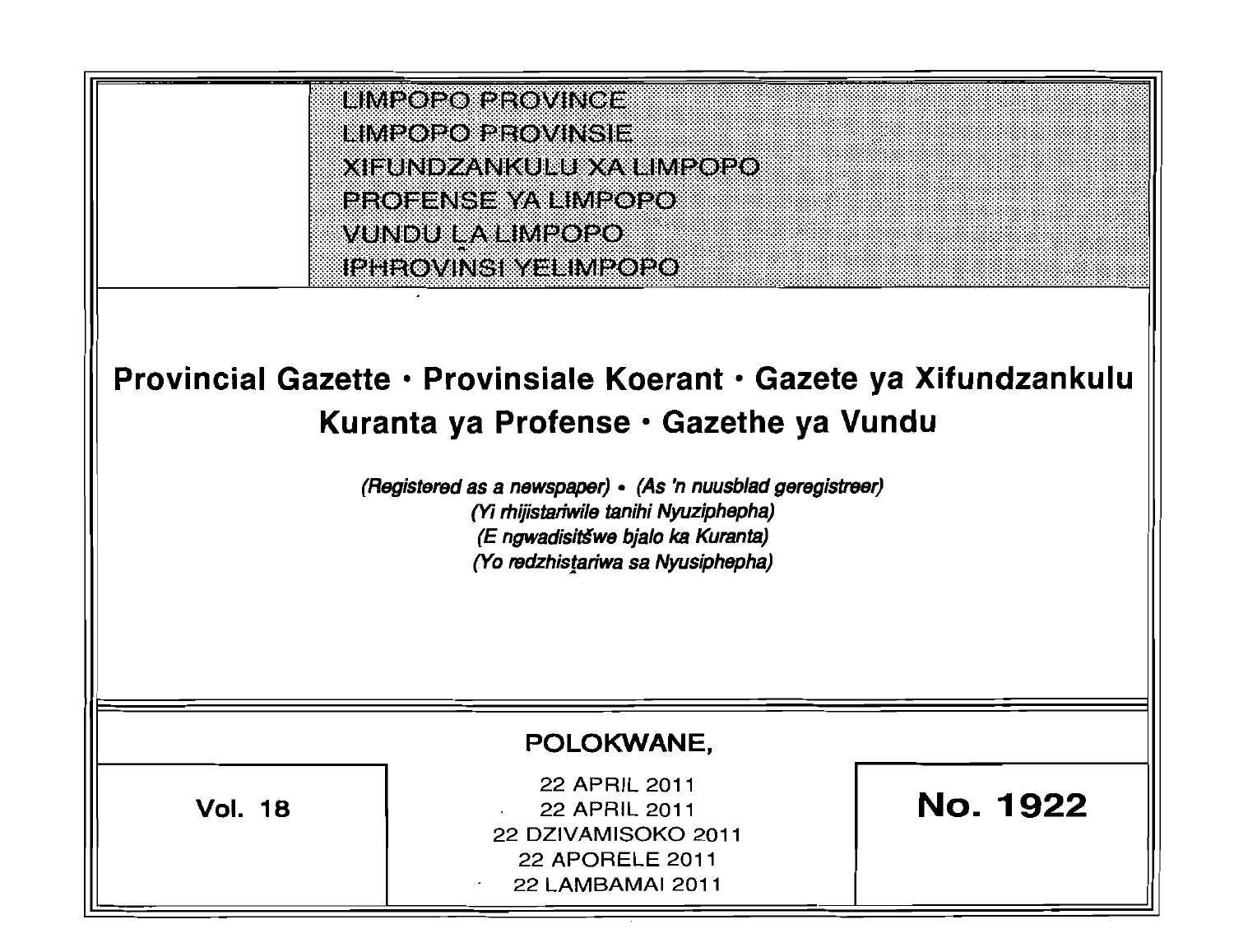### IMPORTANT NOTICE

The Government Printing Works will not be held responsible for faxed documents not received due to errors on the fax machine or faxes received which are unclear or incomplete. Please be advised that an "OK" slip, received from a fax machine, will not be accepted as proof that documents were received by the GPW for printing. If documents are faxed to the GPW it will be the sender's responsibility to phone and confirm that the documents were received in good order.

Furthermore the Government Printing Works will also not be held responsible for cancellations and amendments which have not been done on original documents received from clients.

### CONTENTS • INHOUD

| No.        |                                                                                                                                                                                                                           | Page<br>No. | Gazette<br>No. |
|------------|---------------------------------------------------------------------------------------------------------------------------------------------------------------------------------------------------------------------------|-------------|----------------|
|            | <b>GENERAL NOTICES · ALGEMENE KENNISGEWINGS</b>                                                                                                                                                                           |             |                |
| 98<br>98   | Town-planning and Townships Ordinance (15/1986): Establishment of township: Southern Gateway Extension 6<br>Ordonnansie op Dorpsbeplanning en Dorpe (15/1986): Stigting van 'n dorp: Southern Gateway-uitbreiding 6       | 9<br>9      | 1922<br>1922   |
| 99<br>99   |                                                                                                                                                                                                                           | 10<br>10    | 1922<br>1922   |
| 101<br>101 | Advertising on Roads and Ribbon Development Act (21/1940): Notice in terms of section 11 (6) of the Act<br>Wet op die Toebou en Adverteer langs Paaie (21/1940): Kennisgewing in terme van artikel 11 (6) van die Wet     | 10<br>11    | 1922<br>1922   |
| 103<br>103 | Town-planning and Townships Ordinance (15/1986): Establishment of township: Leseding Extension 3                                                                                                                          | 11<br>11    | 1922<br>1922   |
| 104        |                                                                                                                                                                                                                           | 12          | 1922           |
| 104        |                                                                                                                                                                                                                           | 12          | 1922           |
| 105<br>105 | Wet op Opheffing van Beperkings (84/1967): Opheffing van voorwaardes: Erf 2541, Pietersburg-uitbreiding 11                                                                                                                | 12<br>13    | 1922<br>1922   |
|            | LOCAL AUTHORITY NOTICES · PLAASLIKE BESTUURSKENNISGEWINGS                                                                                                                                                                 |             |                |
| 144<br>144 | Town-planning and Townships Ordinance (15/1986): Polokwane/Perskebult Amendment Scheme 232<br>Ordonnansie op Dorpsbeplanning en Dorpe (15/1986): Polokwane/Perskebult-wysigingskema 232                                   | 14<br>14    | 1922<br>1922   |
|            | 146 Local Government Ordinance (17/1939): Greater Tzaneen Municipality: Permanent street closure and alienation:                                                                                                          | 15          | 1922           |
|            | 146 Ordonnansie op Plaaslike Bestuur (17/1939): Groter Tzaneen Munisipaliteit: Permanente straatsluiting en                                                                                                               | 15          | 1922           |
|            | 147 Town-planning and Townships Ordinance (15/1986): Polokwane Municipality: Polokwane/Perskebult Amendment                                                                                                               | 16          | 1922           |
|            | 147 Ordonnansie op Dorpsbeplanning en Dorpe (15/1986): Polokwane Munisipaliteit: Polokwane/Perskebult-                                                                                                                    | 16          | 1922           |
|            | 148 Town-planning and Townships Ordinance (15/1986): Musina Local Municipality: Messina Amendment                                                                                                                         | 17          | 1922           |
|            | 148 Ordonnansie op Dorpsbeplanning en Dorpe (15/1986): Musina Plaaslike Munisipaliteit: Messina-                                                                                                                          | 17          | 1922           |
| 149<br>149 | Town-planning and Townships Ordinance (15/1986): Musina Local Municipality: Declaration as an approved<br>Ordonnansie op Dorpsbeplanning en Dorpe (15/1986): Musina Plaaslike Munisipaliteit: Verklaring tot goedgekeurde | 17          | 1922           |
|            |                                                                                                                                                                                                                           | 19          | 1922           |
|            | 150 Town-planning and Townships Ordinance (15/1986): Polokwane Municipality: Pietersburg/Seshego Amendment<br>150 Ordonnansie op Dorpsbeplanning en Dorpe (15/1986): Polokwane Munisipaliteit: Pietersburg/Seshego-       | 21          | 1922           |
|            |                                                                                                                                                                                                                           | 21          | 1922           |
| 151        | Town-planning and Townships Ordinance (15/1986): Polokwane Municipality: Pietersburg/Seshego Amendment<br>151 Ordonnansie op Dorpsbeplanning en Dorpe (15/1986): Polokwane Munisipaliteit: Pietersburg/Seshego-           | 21          | 1922           |
|            |                                                                                                                                                                                                                           | 21          | 1922           |
| 152        | 152 Town-planning and Townships Ordinance (15/1986): Polokwane Municipality: Pietersburg/Seshego Amendment<br>Ordonnansie op Dorpsbeplanning en Dorpe (15/1986): Polokwane Munisipaliteit: Pietersburg/Seshego-           | 22          | 1922           |
|            |                                                                                                                                                                                                                           | 22          | 1922           |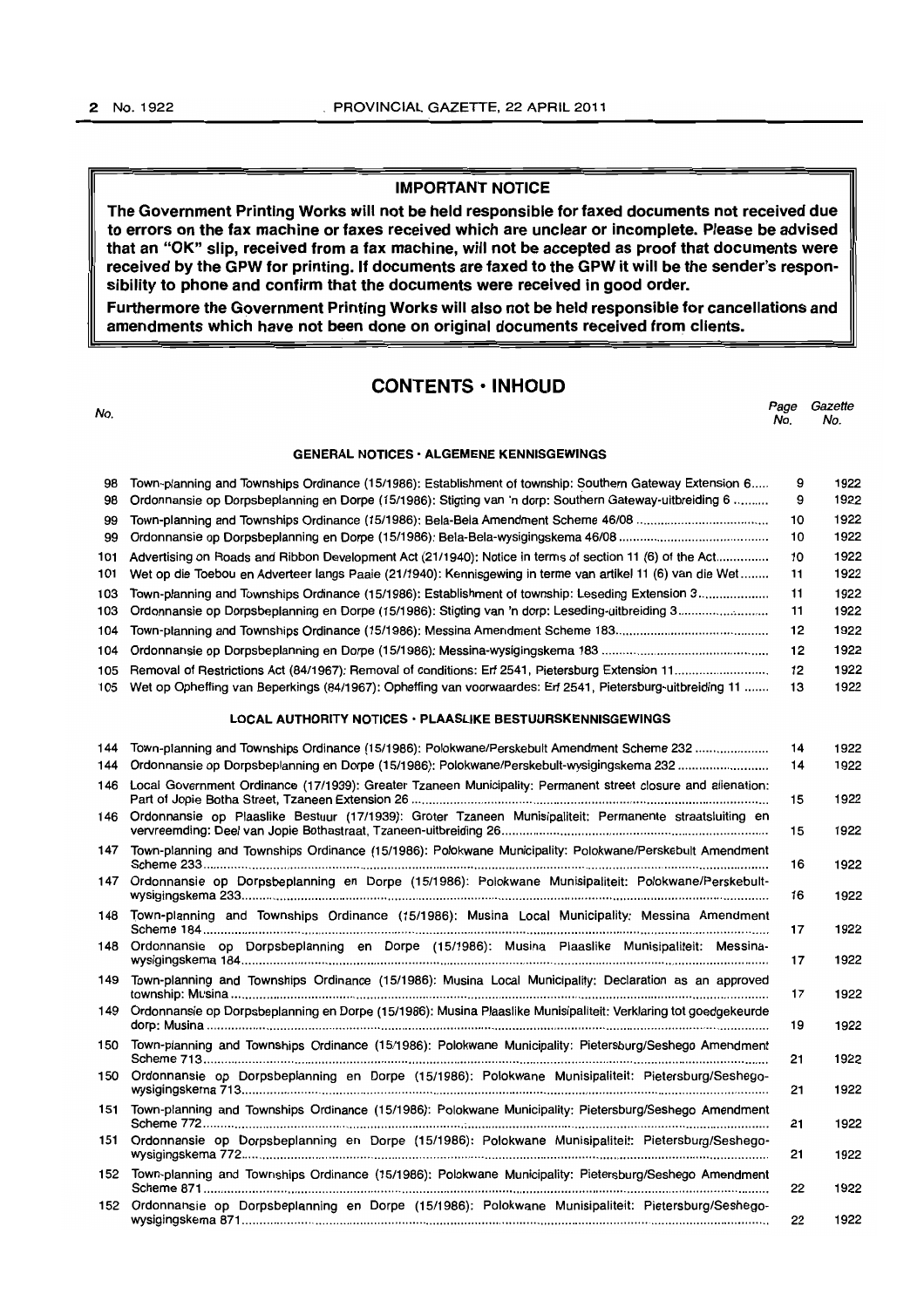PROVINCIAL GAZETTE, 22 APRIL 2011 No. 1922 3

| No. |                                                                                                            | Page<br>No. | Gazette<br>No. |
|-----|------------------------------------------------------------------------------------------------------------|-------------|----------------|
| 153 | Town-planning and Townships Ordinance (15/1986): Polokwane Municipality: Pietersburg/Seshego Amendment     | 22          | 1922           |
| 153 | Ordonnansie op Dorpsbeplanning en Dorpe (15/1986): Polokwane Munisipaliteit: Pietersburg/Seshego-          | 23          | 1922           |
| 154 | Town-planning and Townships Ordinance (15/1986): Polokwane Municipality: Polokwane/Perskebult Amendment    | 23          | 1922           |
| 154 | Ordonnansie op Dorpsbeplanning en Dorpe (15/1986): Polokwane Munisipaliteit: Polokwane/Perskebult-         | 23          | 1922           |
| 155 | Town-planning and Townships Ordinance (15/1986): Greater Tubatse Municipality: Tubatse Amendment Scheme    | 24          | 1922           |
| 155 | Ordonnansie op Dorpsbeplanning en Dorpe (15/1986): Groter Tubatse Munisipaliteit: Tubatse-wysigingskema 33 | 24          | 1922           |
| 156 | Town-planning and Townships Ordinance (15/1986): Greater Tubatse Municipality: Tubatse Amendment           | 25          | 1922           |
| 157 |                                                                                                            | 25          | 1922           |
| 158 |                                                                                                            | 27          | 1922           |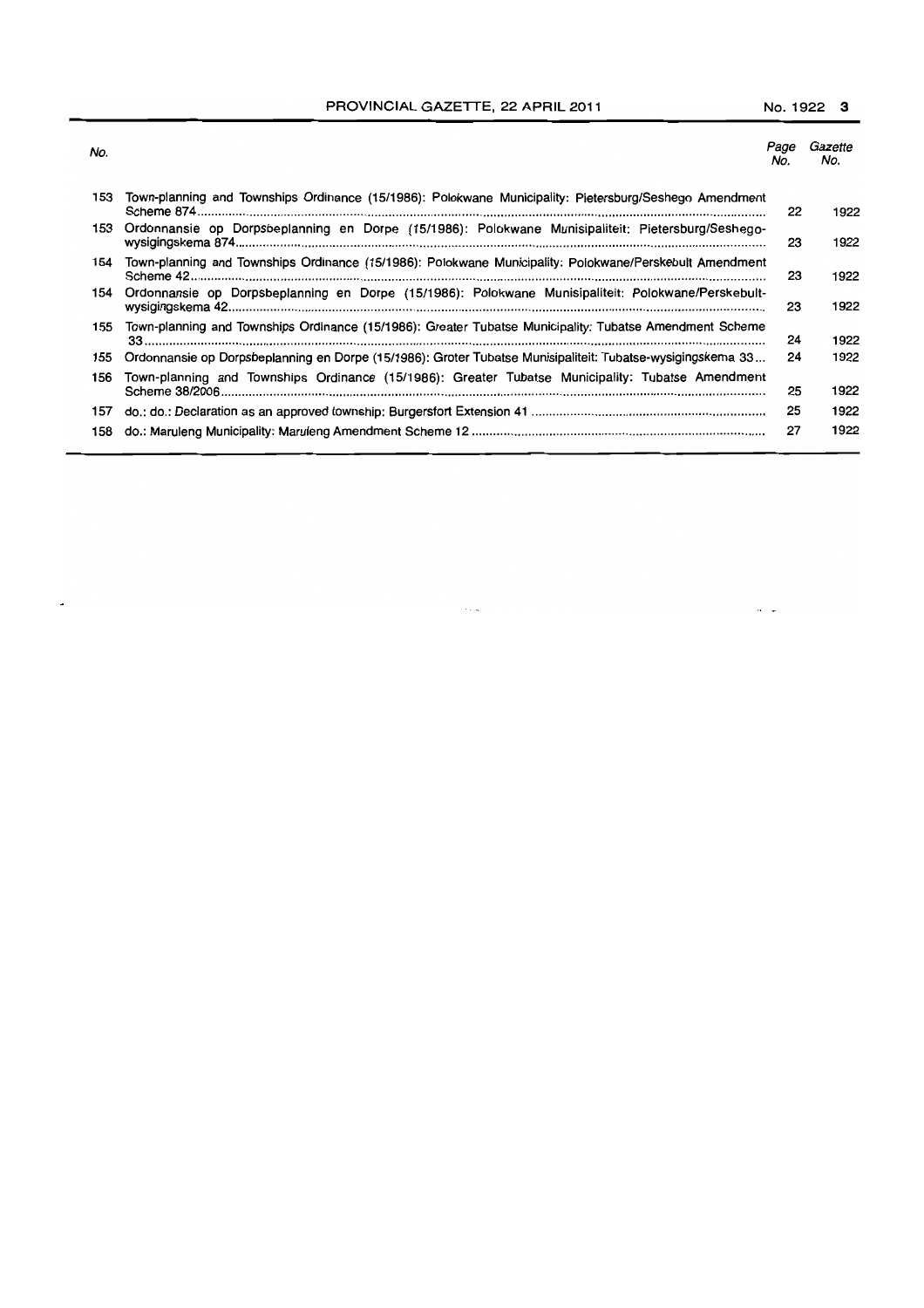| <b>IMPORTANT NOTICE</b>                                                                                                                                               |                                                              |  |  |  |
|-----------------------------------------------------------------------------------------------------------------------------------------------------------------------|--------------------------------------------------------------|--|--|--|
| The                                                                                                                                                                   |                                                              |  |  |  |
| <b>Limpopo Provincial Gazette Function</b>                                                                                                                            |                                                              |  |  |  |
| will be transferred to the                                                                                                                                            |                                                              |  |  |  |
| <b>Government Printer</b> in Pretoria                                                                                                                                 |                                                              |  |  |  |
| as from 1 November 2004                                                                                                                                               |                                                              |  |  |  |
| <b>NEW PARTICULARS ARE AS FOLLOWS:</b>                                                                                                                                |                                                              |  |  |  |
| <b>Physical address:</b>                                                                                                                                              | <b>Postal address:</b>                                       |  |  |  |
| <b>Government Printing Works</b><br>149 Bosman Street<br>Pretoria                                                                                                     | Private Bag X85<br>Pretoria<br>0001                          |  |  |  |
| <b>New contact persons:</b> Louise Fourie Tel.: (012) 334-4686<br>Mrs H. Wolmarans Tel.: (012) 334-4591                                                               |                                                              |  |  |  |
| Fax number: (012) 323-8805                                                                                                                                            |                                                              |  |  |  |
| <b>E-mail address:</b><br>hester.wolmarans@gpw.gov.za<br>louise.fourie@gpw.gov.za                                                                                     |                                                              |  |  |  |
| <b>Contact person for subscribers:</b>                                                                                                                                |                                                              |  |  |  |
|                                                                                                                                                                       | Mrs J. Wehmeyer Tel.: (012) 334-4753<br>Fax.: (012) 323-9574 |  |  |  |
| This phase-in period is to commence from 15 October 2004 (suggest date of advert)<br>and notice comes into operation as from 1 November 2004.                         |                                                              |  |  |  |
| Subscribers and all other stakeholders are advised to send their advertisements<br>directly to the Government Printing Works, two weeks before the 1st November 2004. |                                                              |  |  |  |
| In future, adverts have to be paid in advance<br>before being published in the Gazette.                                                                               |                                                              |  |  |  |
| <b>Advertising Manager</b>                                                                                                                                            |                                                              |  |  |  |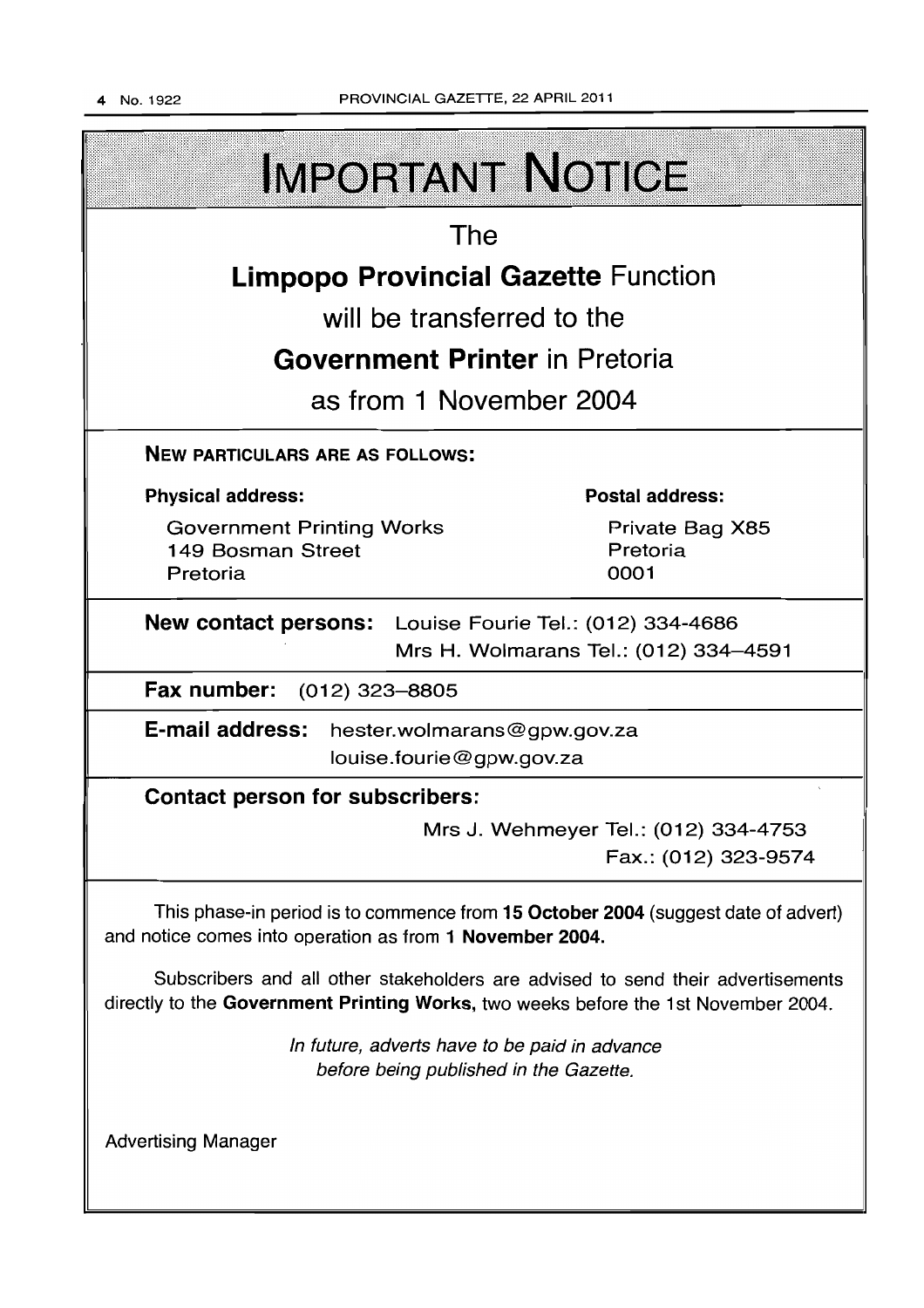**IT** IS THE CLIENTS RESPONSIBILITY TO ENSURE THAT THE CORRECT AMOUNT IS PAID

| AT THE CASHIER OR DEPOSITED INTO THE GOVERNMENT PRINTING WORKS BANK<br>ACCOUNT AND ALSO THAT THE REQUISITION/COVERING LETTER TOGETHER WITH<br>THE ADVERTISEMENTS AND THE PROOF OF DEPOSIT REACHES THE GOVERNMENT<br>PRINTING WORKS IN TIME FOR INSERTION IN THE PROVINCIAL GAZETTE. |                                                                                                       |  |  |  |
|-------------------------------------------------------------------------------------------------------------------------------------------------------------------------------------------------------------------------------------------------------------------------------------|-------------------------------------------------------------------------------------------------------|--|--|--|
| NO ADVERTISEMENTS WILL BE PLACED WITHOUT PRIOR PROOF OF PRE-PAYMENT.                                                                                                                                                                                                                |                                                                                                       |  |  |  |
|                                                                                                                                                                                                                                                                                     | $\frac{1}{4}$ page R 215.43<br>Letter Type: Arial<br>Size: 10<br>Line Spacing: At:<br>Exactly<br>11pt |  |  |  |
|                                                                                                                                                                                                                                                                                     |                                                                                                       |  |  |  |
|                                                                                                                                                                                                                                                                                     |                                                                                                       |  |  |  |
|                                                                                                                                                                                                                                                                                     | $\frac{1}{4}$ page R 430.87                                                                           |  |  |  |
|                                                                                                                                                                                                                                                                                     | Letter Type: Arial<br>Size: 10<br>Line Spacing: At:<br>Exactly<br>11pt                                |  |  |  |
|                                                                                                                                                                                                                                                                                     |                                                                                                       |  |  |  |
|                                                                                                                                                                                                                                                                                     |                                                                                                       |  |  |  |
|                                                                                                                                                                                                                                                                                     |                                                                                                       |  |  |  |
|                                                                                                                                                                                                                                                                                     | $\frac{1}{4}$ page R 646.31<br>Letter Type: Arial<br>Size: 10<br>Line Spacing: At:<br>Exactly<br>11pt |  |  |  |
|                                                                                                                                                                                                                                                                                     |                                                                                                       |  |  |  |
|                                                                                                                                                                                                                                                                                     |                                                                                                       |  |  |  |
|                                                                                                                                                                                                                                                                                     |                                                                                                       |  |  |  |
|                                                                                                                                                                                                                                                                                     | $\frac{1}{4}$ page R 861.74<br>Letter Type: Arial<br>Size: 10<br>Line Spacing: At:                    |  |  |  |
| $C_{\text{UDGCDIATION}}$ D 107.00 prp yrap / D 961.74 prp page - 25CM                                                                                                                                                                                                               | Exactly<br>11pt                                                                                       |  |  |  |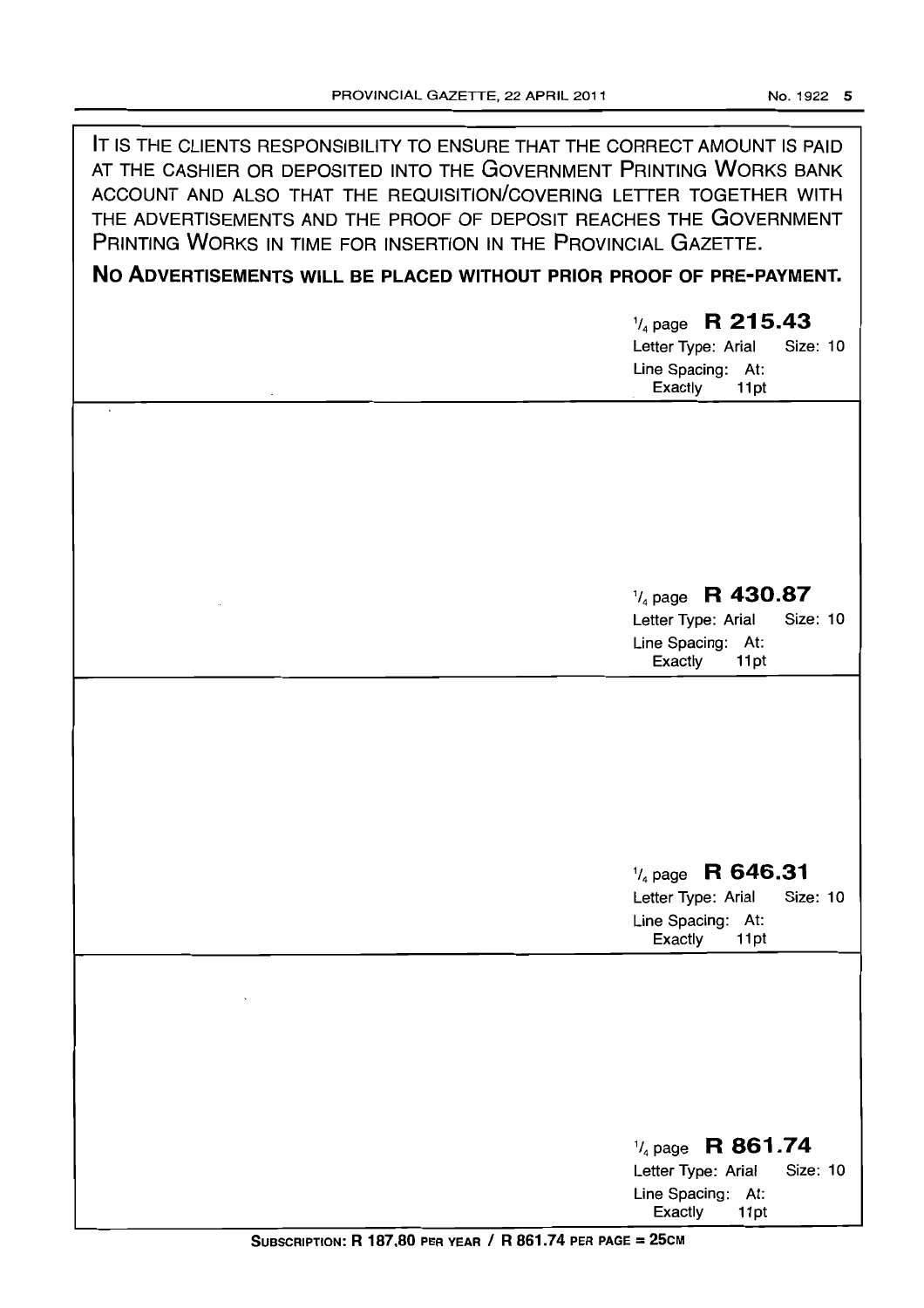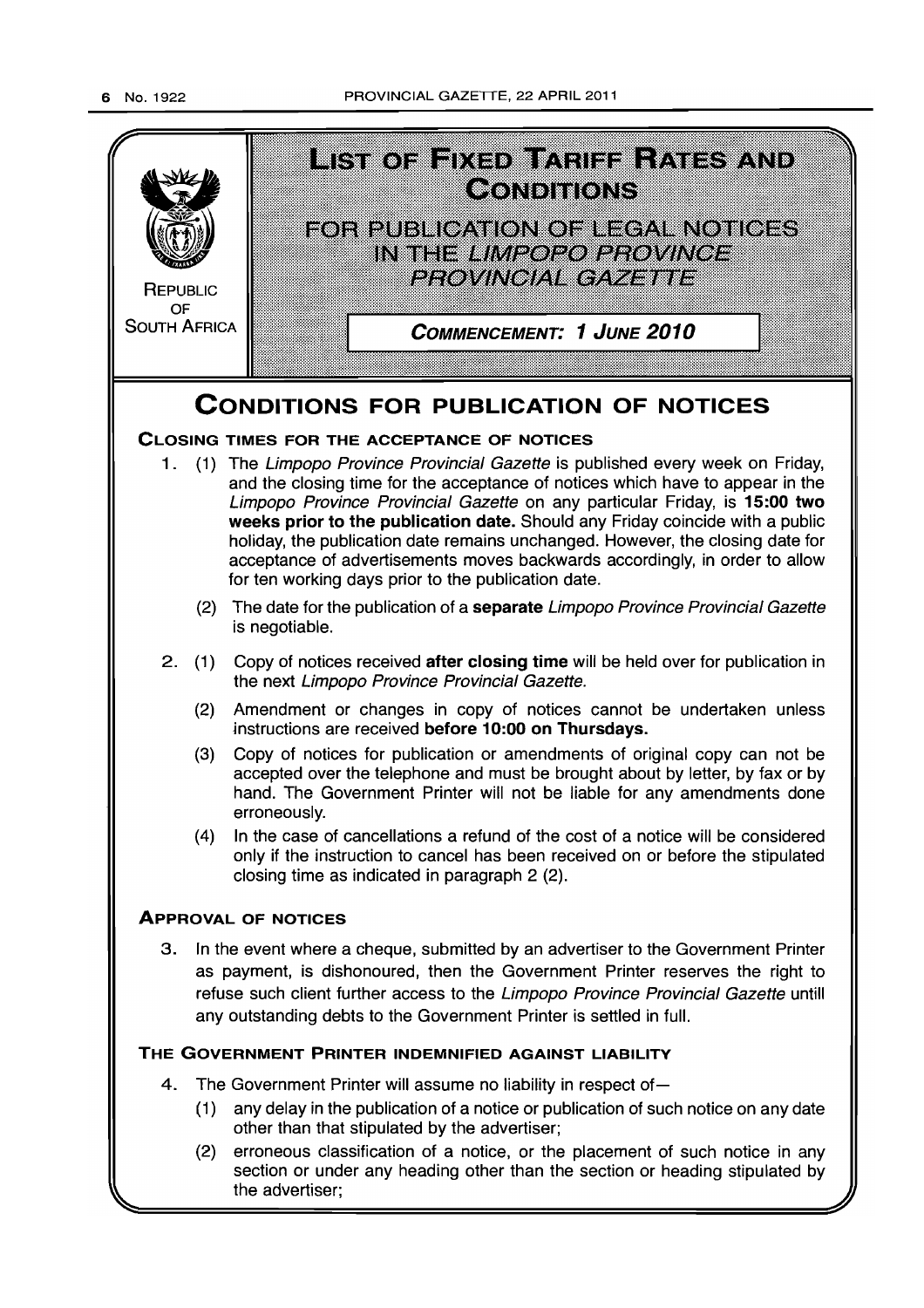(3) any editing, revision, omission, typographical errors or errors resulting from faint or indistinct copy.

### LIABILITY OF ADVERTISER

5. Advertisers will be held liable for any compensation and costs arising from any action which may be instituted against the Government Printer in consequence of the publication of any notice.

## **COPY**

- 6. Copy of notices must be typed on one side of the paper only and may not constitute part of any covering letter or document.
- 7. At the top of any copy, and set well apart from the notice. the following must be stated:

Where applicable

- (1) The heading under which the notice is to appear.
- (2) The cost of publication applicable to the notice, in accordance with the "Word Count Table".

## PAYMENT OF COST

- 9. With effect from 1 NOVEMBER 2004 no notice will be accepted for publication unless the cost of the insertion{s) is prepaid in CASH or by CHEQUE or POSTAL ORDERS. It can be arranged that money can be paid into the banking account of the Government Printer, in which case the deposit slip accompanies the advertisement before publication thereof.
- 10. (1) The cost of a notice must be calculated by the advertiser in accordance with the word count table.
	- (2) Where there is any doubt about the cost of publication of a notice, and in the case of copy, an enquiry, accompanied by the relevant copy, should be addressed to the Advertising Section, Government Printing Works, Private Bag X85, Pretoria, 0001 [Fax: (012) 323-8805], before publication.
- 11. Overpayment resulting from miscalculation on the part of the advertiser of the cost of publication of a notice will not be refunded, unless the advertiser furnishes adequate reasons why such miscalculation occurred. In the event of underpayments, the difference will be recovered from the advertiser, and the notice(s) will not be published until such time as the full cost of such publication has been duly paid in cash or by cheque or postal orders, or into the banking account.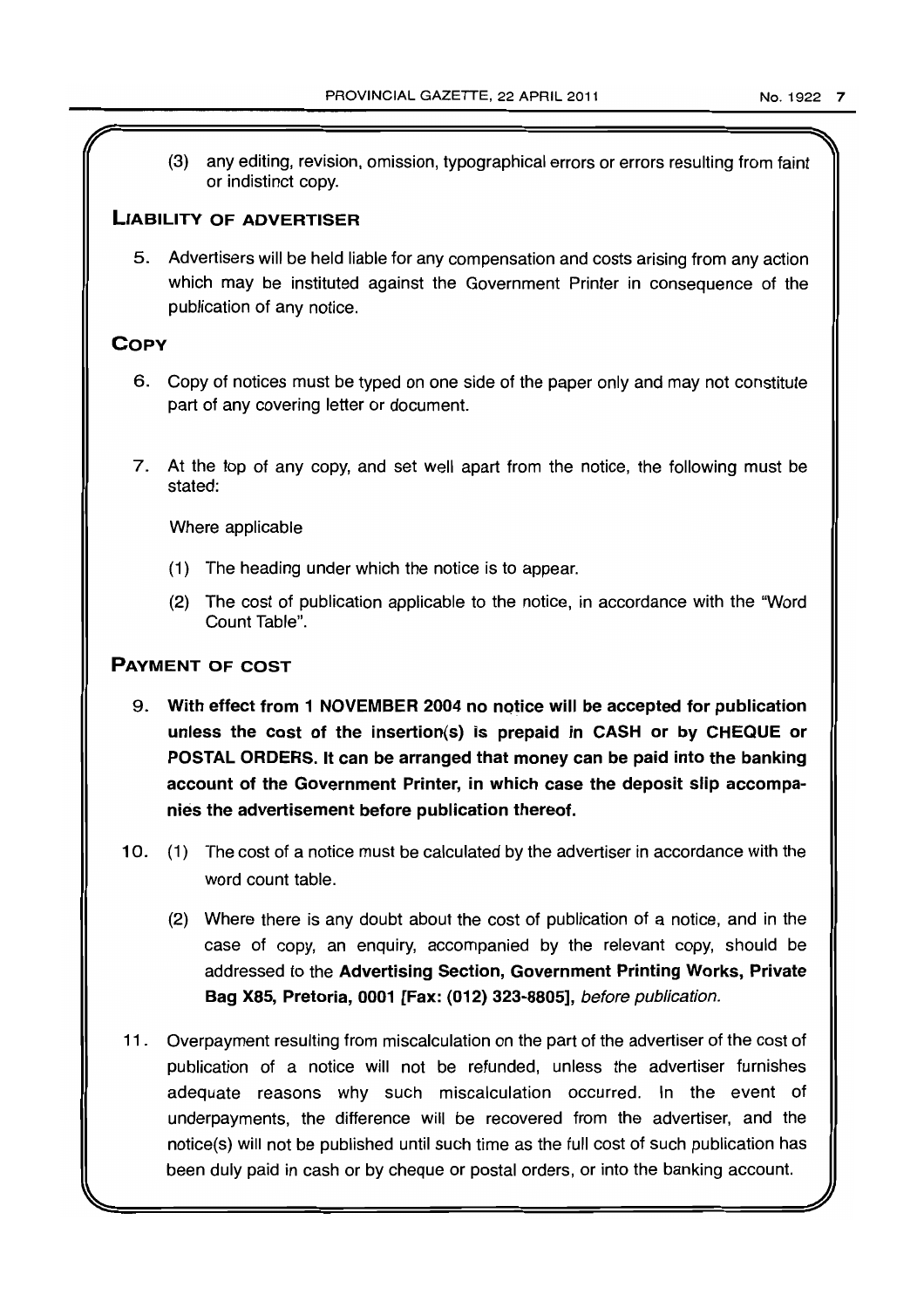12. In the event of a notice being cancelled, a refund will be made only if no cost regarding the placing of the notice has been incurred by the Government Printing Works.

 $\mathbb{Z}$  . The set of  $\mathbb{Z}$  is the set of  $\mathbb{Z}$ 

13. The Government Printer reserves the right to levy an additional charge in cases where notices, the cost of which has been calculated in accordance with the Word Count Table, are subsequently found to be excessively lengthy or to contain overmuch or complicated tabulation.

### PROOF OF PUBLICATION

14. Copies of the Limpopo Province Provincial Gazette which may be required as proof of publication, may be ordered from the Government Printer at the ruling price. The Government Printer will assume no liability for any failure to post such Limpopo Province Provincial Gazette(s) or for any delay in despatching it/them.

# **GOVERNMENT PRINTERS BANK ACCOUNT PARTICULARS**

Bank:

ABSA

BOSMAN STREET

Account No.: 4057114016

Branch code: 632005

Reference No.: 00000049

Fax No.: (012) 323 8805

## Enquiries:

| Mrs. L. Fourie    | Tel.: (012) 334-4686 |
|-------------------|----------------------|
| Mrs. H. Wolmarans | Tel.: (012) 334-4591 |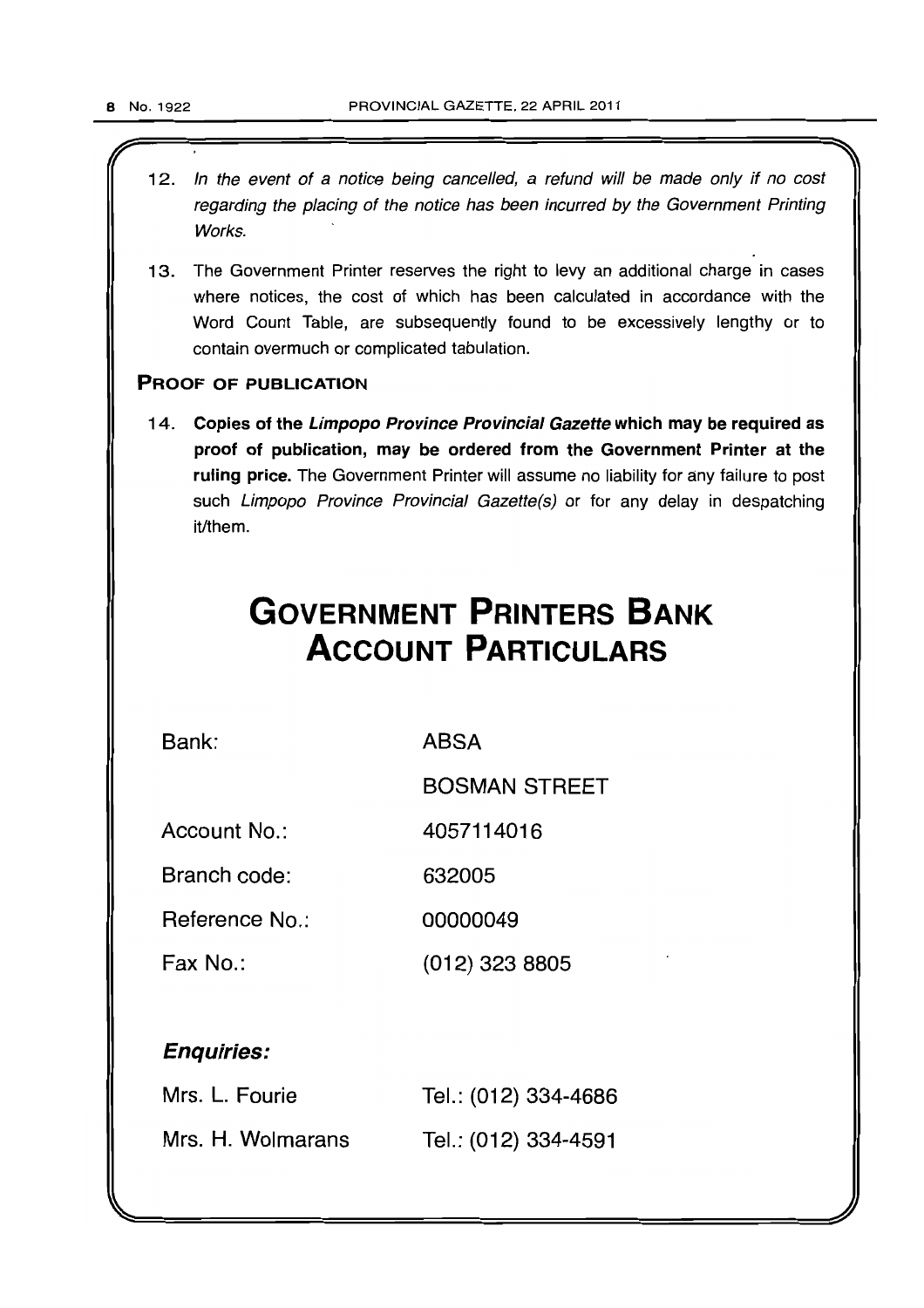## **GENERAL NOTICES • ALGEMENE KENNISGEWINGS**

### **GENERAL NOTICE 98 OF** 2011

NOTICE OF APPLICATION FOR ESTABLISHMENT OF TOWNSHIP:

### SOUTHERN GATEWAY EXTENSION 6

The Polokwane Municipality, hereby gives notice in terms of section 69 (6) (a) read together with section 96 of the Townplanning and Townships Ordinance, 1986 (Ordinance 15 of 1986), that an application to establish the township referred to in the annexure hereto, has been received by it.

Particulars of the application will lie for inspection during normal office hours at the office of the Town Planners, First Floor, West Wing, Civic Centre. Polokwane, for the period of 28 days from 15 April 2011.

Objections to or representations in respect of the application must be lodged with or made in writing to the Municipal Manager at the above address or at P.O. Box 111. Pietersburg, 0700, within a period of 28 days from 15 April 2011.

### ANNEXURE

### Name of Township: Southern Gateway Extension 6.

Full name of applicant: Davel Consulting Planners, P.O. Box 11110, Bendor, 0699; Tel No. (015) 297-1261; 13 Watermelon Street, Platinum Park, Bendor, Polokwane.

Number of erven in proposed township: "Residential 3": 1 ert (density: 44 dwelling units/ha; 67 rooms/ha); "Special": 1 ert for purposes of offices and shops and/or warehouse and/or vehicle sales lot, subject to further conditions as contained in an annexure (Annexure 90), which inter alia restricts the gross leasable floor area to 30 000  $m^2$ , GLFA for offices, and 16 000  $m^2$ GLFA for the shops and/or warehouse and/or vehicle sales lot; "Municipal": 1 ert; and "Existing Public Road".

Description of land on which the township is to be established: Holdings 81 and 82 of the Ivydale Agricultural Holdings Extension 1, Registration Division LS. Limpopo, situated approximately 2,5 km south west of the Polokwane Central Business District (CBD) in the area known as Strategic Development Area 2.

### FL LAMOLA, MUNICIPAL MANAGER

Civic Centre, Landros Mare Street, Polokwane, 0699

## • **• • ALGEMENE KENNISGEWING 98 VAN** 2011

KENNISGEWING VAN AANSOEK OM STIGTING VAN DORP:

### SOUTHERN GATEWAY UITBREIDING 6

Die Polokwane Munisipaliteit, gee hiermee ingevolge artikel 69 (6) (a) saamgelees met artikel 96 van die Ordonnansie op Dospsbeplanning en Dorpe, 1986 (Ordonnansie 15 van 1986) kennis dat 'n aansoek om die dorp in die bylae hierby genoem, te stig deur hom ontvang is.

Besonderhede van die aansoek lê ter insae gedurende gewone kantoorure by die kantoor van die Stadsbeplanners, eerste verdieping, Wesvleuel Burgersentrum, Polokwane, vir 'n tydperk van 28 dae vanaf 15 April 2011.

Besware teen op vertoe ten opsigte van die aansoek moet binne 'n tydperk van 28 dae vanaf 15 April 2011, skriftelik by of tot die Munisipale Bestuurder, by bovermelde adres of by Posbus 111, Polokwane, 0700, ingedien of gerig word.

#### BYLAE

### Naam van dorp: Southern Gateway Uitbreiding 6.

Volle naam van aansoeker: Davel Consulting Planners, Posbus 11110, Bendor, 0699. Tel No. (015) 297-1261; Watermelonstraat 13, Platinum Park, Bendor, Polokwane.

Aantal erwe in voorgestelde dorp: "Residensieel 3": 1 erf (digtheid: 44 Wooneenhede/ha; 67 kamers/ha); "Spesiaal": 1 erf vir doeleindes van kantore en winkels en/of pakhuise en/of motorverkoopperseel onderhewig aan verdere voorwaardes in 'n bylaag (Bylaag 90) vervat, wat die bruto verhuurbare vloeroppervlak onder andere beperk tot 30 000 m<sup>2</sup> BVVO vir kantore, en 16000 m<sup>2</sup>BVVO vir die winkels en/of pakhuis en/of motor verkoopperseel; "Munisipaal": 1 ert; en "Bestaande Openbare Pad".

Beskrywing van grond waarop dorp gestig staan te word: Hoewes 81 en 82 van die Ivydale Landbouhoewes Uitbreiding 1, Registrasie Afdeling LS, Limpopo, gelee ongeveer 2,5 km suid-wes van die Polokwane Sentrale Besigheidsgebied (SBG) in die gebied bekend as Strategiese Ontwikkelingsgebied 2.

### FL LAMOLA, MUNISIPALE BESTUURDER

Burgersentrum, Landros Marestraat, Polokwane, 0699.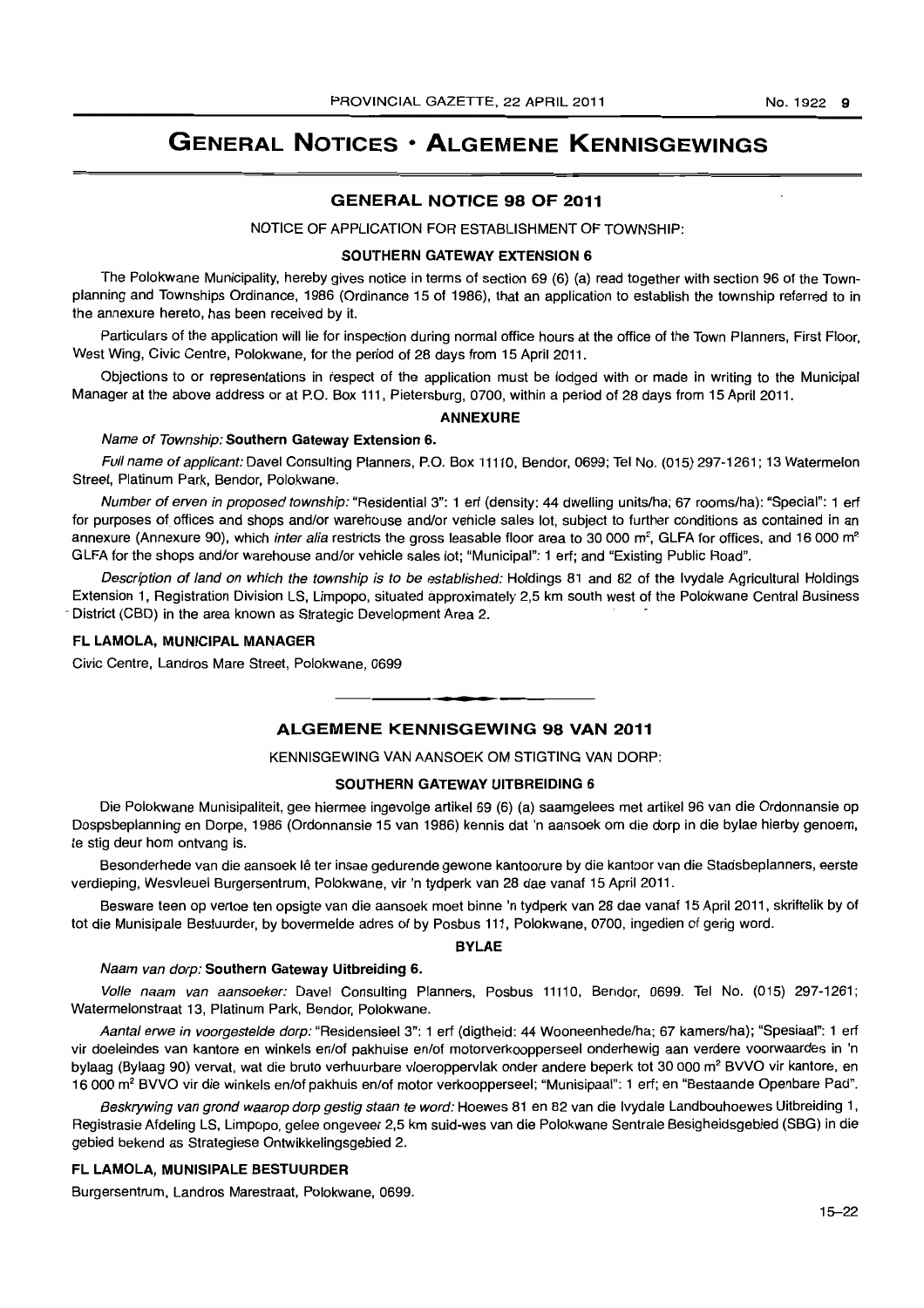### GENERAL NOTICE 99 OF 2011

### BELA-BELA AMENDMENT SCHEME *46108*

### NOTICE OF APPLICATION FOR AMENDMENT OF THE BELA-BELA LAND USE SCHEME, 2008, IN TERMS OF SECTION 56 (1) (b) (i) OF THE TOWN-PLANNING AND TOWNSHIP ORDINANCE, 1986 (ORDINANCE No. 15 OF 1986)

We, Tshiongolwe Development Planning Consultants, being the authorised agents of the owner of Erf 6719, Extension 5, Bela-Bela, hereby give notice in terms of section 56 (1) (b) (i) of the Town-planning and Townships Ordinance, 1986 (Ordinance No. 15 of 1986), that we have applied to the Bela-Bela Local Municipality for the amendment known as Bela-Bela Land-Use Scheme 2008, by the rezoning of the property described above from "municipality" to "a place of worship".

Particulars of the application will lie for inspection during normal office hours at the office of the Municipal Manager, Municipal Offices, Bela-Bela, Chris Hani Drive, for a period of 28 days from 12 April 2011.

Objections to or representations in respect of the application must be lodged with or made in writing to the Municipal Manager at the above address or Private Bag X1609, Bela-Bela, 0480, within a period of 28 days from 12 April 2011.

Tshiongolwe Development Services Consultants, 7B Bodenstein, and Tel: (015) 291-2232.

Enquiries: Ms. Kanelani Baloyi: 073 690 5674. Ms. Phuluso Booi: 079 477 8653.

### ALGEMENE KENNISGEWING 99 VAN 2011

**- .** 

### BELA-BELA-WYSIGINGSKEMA *46108*

KENNISGEWING VAN AANSOEK OM WYSIGING VAN DIE BELA-BELA LAND USE SCHEME, 2008, INGEVOLGE ARTIKEL 56 (1) (b) (i) VAN DIE ORDONNANSIE OP DORPSBEPLANNING EN DORPE, 1986 (ORDONNANSIE No. 15 VAN 1986)

Ons, Tshiongolwe Ontwikkeling Planning Consultants, synde die gemagtigde agent van die eienaar van Erf 6719. Uitbreiding 5, Bela-Bela, gee hiermee ingevolge artikel 56 (1) (b) (i) van die Ordonnansie op Dorpsbeplanning en Dorpe, 1986 (Ordonnansie 15 van 1986), kennis dat ons aansoek gedoen het by die Bela-Bela Plaaslike Munisipaliteit vir die wysiging, wat bekend staan as Bela-Bela Land-Use Scheme, 2008, deur die hersonering van die eiendom hierbo beskryf vanaf "munisipaliteit" na "'n plek van aanbidding".

Besonderhede van die aansoek lê ter insae gedurende gewone kantoorure by die kantoor van die Munisipale Bestuurder, Munisipale Kantore, Bela-Bela, Chris Hanirylaan, vir 'n tydperk van 28 dae van 12 April 2011.

Besware teen of vertoe ten opsigte van die aansoek moet ingedien word of gerig word aan die Munisipale Bestuurder by bovermelde adres of by Privaatsak X1609, Bela-Bela, 0480, binne 'n typerk van 28 dae van 12 April 2011.

Tshiongolwe Development Planning Consultants, Bodenstein 7B, en Tel: (015) 291-2232.

Navrae: Me. Kanelani Baloyi: 073 690 5674. Me. Phuluso Booi: 079 477 8653.

15-22

### GENERAL NOTICE 101 OF 2011

NOTICE OF APPLICATION IN TERMS OF ACT 21 OF 1940

Notice is hereby given that I, Theo Kotze (Developlan) is of the intention to apply in terms of section 11 (6) of the Advertising on Roads and Ribbon Development Act (Act 21 of 1940), for authorisation from the Controlling Authority, as required, in terms of the following title conditions:

(a) Number Ci, Cii and Ciii in Title Deed T4314/2006 (Portion 64 of the farm Myngenoegen 1046-LS), in order that a lodge consisting of 12 chalets, a restaurant and a conference facility can be erected on the property; and

(b) Number 5i, 5ii and 5iii in Title Deed *T035686/2003* (Portion 198 of the farm Kalkfontein 1 001-LS), in order that a lodge consisting of 20 bedroom units, a restaurant and a conference facility can be erected on the property.

Particulars of the applications will lie for inspection during normal office hours at the office of the Applicant at the physical address mentioned below, and at the offices of the Director General, Limpopo Province: Department Local Government and Housing, Hensa Building, corner Rabe and Schoeman Streets, Polokwane, for a period of 30 days from 15 April 2011.

Any objections to or representations in respect of the applications must be lodged in writing simultaneously with the Applicant and with the Director-General, Limpopo Province: Department Local Government and Housing, at the above address or at Private Bag X9485, Polokwane, 0700, within a period of 30 days from 15 April 2011.

Address of agent: Developlan, P.O. Box 1883, Polokwane, 0700 (115 Marshall Street, Polokwane).

Date of first publication: 15 April 2011.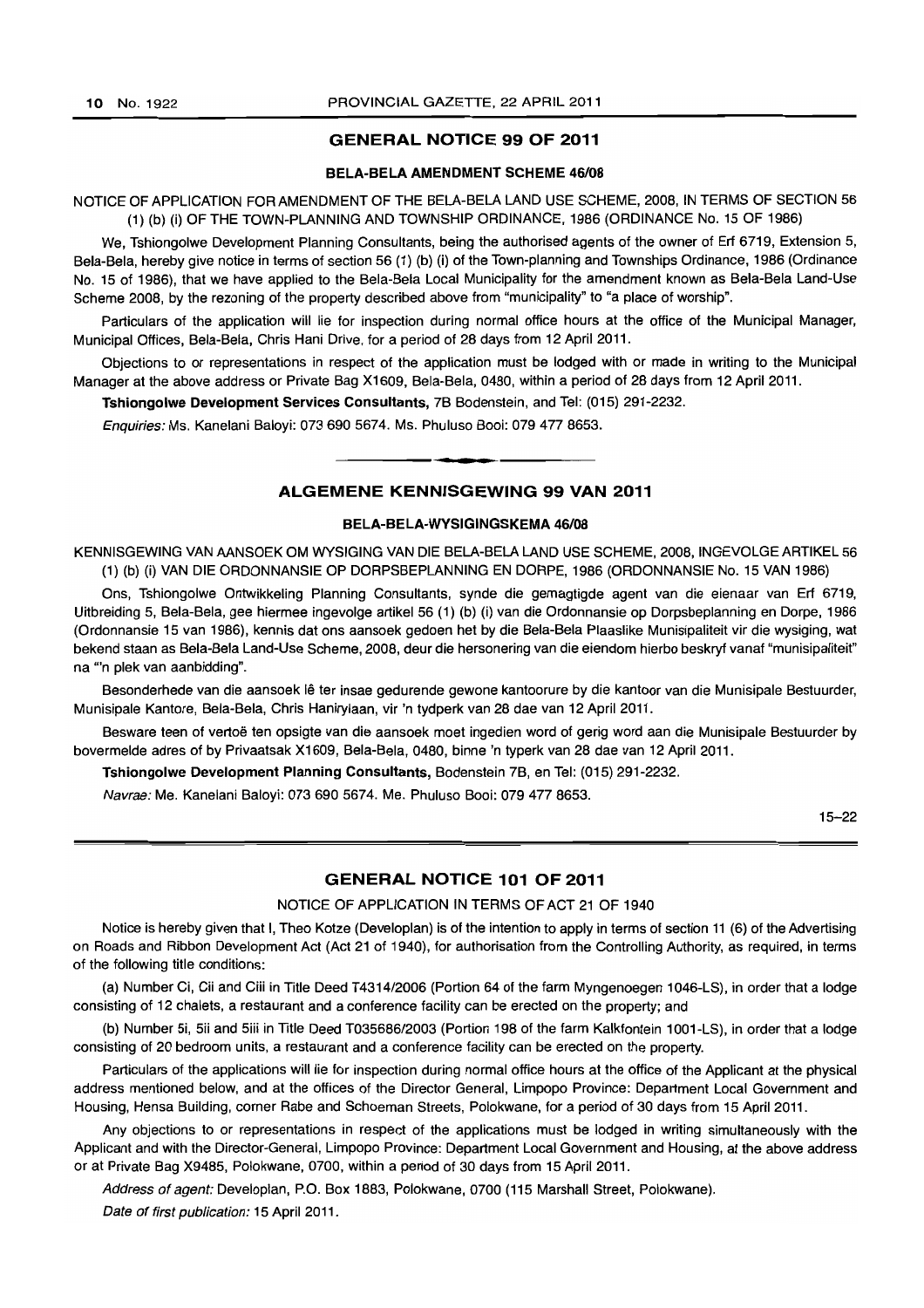### **ALGEMENE KENNISGEWING 101 VAN 2011**

KENNISGEWING VAN AANSOEK IN TERME VAN WET 21 VAN 1940

Kennis word hiermee gegee dat ek, Theo Kotze (Developlan) van voornemens is om in terme van artikel 11 (6) van die Wet op die Toebou en Adverteer Langs Paaie (Wet 21 van 1940), aansoek te doen vir toestemming van die' Beherende Gesag, soos vereis in terme die volgende titelvoorwaardes:

(a) Nommer Ci, Cii en Ciii van Titelakte T4314/2006 (Gedeelte 64 van die plaas Myngenoegen 1046-LS), sodat 'n "lodge" bestaande uit 12 chalets, 'n restaurant en 'n konferensiesaal op voormelde eiendom opgerig kan word, en

(b) Nommer 5i, 5ii en 5iij van Titelakte T35686/2003 (Gedeelte 198 van die plaas Kalkfontein 1001-LS), sodat 'n "lodge" bestaande uit 20 slaapkamereenhede, 'n restaurant en 'n konferensiesaal op voormelde eiendom opgerig kan word.

Besonderhede van die aansoek lê ter insae gedurende gewone kantoorure by die kantoor van die Direkteur-Generaal, Limpopo Provinsie: Departement Plaaslike Regering en Behuising, Hensagebou, hoek van Rabe- en Schoemanstraat, Polokwane, vir 'n tydperk van 30 dae vanaf 15 April 2011

Enige besware teen of vertoë ten opsigte van die aansoeke moet binne 'n tydperk van 30 dae vanaf 15 April 2011 skriftelik by die Applikant asook by die Direkteur-Generaal, Limpopo Provinsie: Plaaslike Regering en Behuising by bovermelde adres of by Privaatsak X9485, Polokwane, 0700, gerig word.

Adres van agent: Developlan, Posbus 1883, Polokwane, 0700 (Marshallstraat 115. Polokwane).

Datum van eerste publikasie: 15 April 2011.

15-22

### **GENERAL NOTICE 103 OF 2011**

### NOTICE OF APPLICATION FOR ESTABLISHMENT OF TOWNSHIP

The Modimolle Local Municipality hereby gives notice in terms of section 69 (1) of the Town-planning and Townships Ordinance, 1986 (Ordinance 15 of 1986) that an application to establish the township referred to in the Annexure.hereto. has been received.

Particulars of the application are open to inspection during normal office hours at the office of: Manager: Town Planning. OR Tambo Building, Harry Gwala Street, Modimolle, for a period of 28 days from 15 April 2011.

Objections to or representations in respect of the application must be lodged with or made in writing in duplicate to the Manager: Town Planning at the above address or posted to Private Bag X1008, Modimolle, 0510, within a period of 28 days from 15 April 2011.

Date of first publication: 15 April 2011.

Date of second publication: 22 April 2011.

#### **ANNEXURE**

#### Name of township: Leseding Extension 3.

Full name of applicant: Jamela Consulting, Planning and Development Consultants.

Number of erven in the township: 600 erven for Residential, 1 ert for Business, 1 ert for chreche and 1 ert for park.

Description of property upon which the township will be established: Remainder of Portion 2 of the farm Vaalwater 137-KR, Limpopo.

Locality of proposed township: The property is situated approximately 60 kilometres west of the Modimolle CBD.

### • **• I ALGEMENE KENNISGEWING 103 VAN 2011**

### KENNISGEWING VAN AANSOEK OM STIGTING VAN DORP

Die Modimolle Plaaslike Munisipaliteit gee hiermee ingevolge artikel 69 (1) van die Ordonnansie op Dorpsbeplanning en Dorpe, 1986 (Ordonnansie 15 van 1986), kennis dat 'n aansoek om dorp te stig ontvang is, soos in die bylae hierby genoem.

Besonderhede van die aansoek lê ter insae gedurende gewone kantoorure by die kantoor van die Bestuurder: Dorp Beplanning, OR Tambo Gebou, Harry Gwalastraat, Modimolle, vir 'n tydperk van 28 dae vanaf 15 April 2011.

Besware teen of vertoë ten opsigte van die aansoek moet binne 'n tydperk van 28 dae vanaf 15 April 2011, skriftelik en in tweevoud by die Bestuurder: Dorp Beplanning by bovermelde adres of by Privaatsak X1008, Modimolle, 0510, ingedien of gerig word.

Datum van eerste publikasie: 15 April 2011.

Datum van tweede publikasie: 22 April 2011.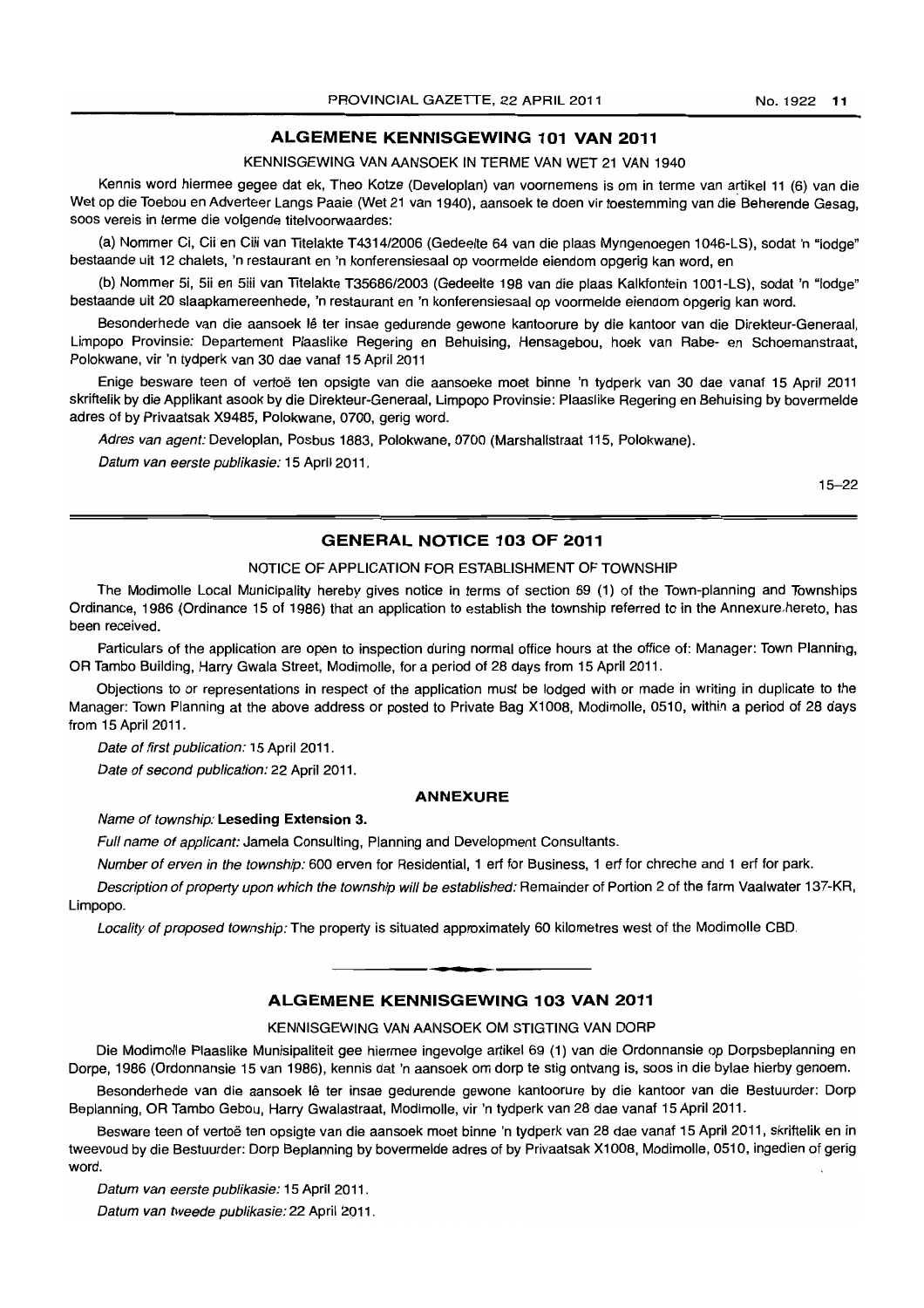#### **BYLAE**

### Naam van dorp: **Leseding Uitbreiding** 3.

Volle naam van applikant: Jameia Consulting, Beplanning en Ontwikkeling Konsultante.

Aantal erwe in dorp: 600 erwe vir woon, 1 ert besigheid, 1 ert kleutering, 1 ert vir park.

Beskrywing van eiendom waarop dorp gestig gaan word: Re van Gedeelte 2 van plaas Vaalwater 137-KR Limpopo.

Ligging van voorgestelde dorp: Die eiendom is geleë 60 kilometers wes van die Modimolle Sentral Besigheid Distrik.

15-22

### **GENERAL NOTICE 104 OF 2011**

### **MESSINA AMENDMENT SCHEME 183**

NOTICE OF APPLICATION FOR **THE** AMENDMENT OF THE TOWN-PLANNING SCHEME **IN** TERMS OF SECTION 56 **OF THE** TOWN-PLANNING AND TOWNSHIPS ORDINANCE. 1986 (ORDINANCE 15 OF 1986) .

I, Pierre Danté Moelich, of the firm Plankonsult Incorporated, being the authorised agent of the owner hereby give notice in terms of section 56 of the Town-planning and Townships Ordinance, 1986 (Ord. 15 of 1986), that I have applied to the Musina Local Municipality for the amendment of the town-planning scheme known as the Messina Town-planning Scheme, 1983, by the rezoning of Erven 993 and 994, Messina Extension 4, from "Residential 1" to "Residential 4".

Particulars of the application will lie for inspection during normal office hours at the office of the Municipal Manager: Civic Centre. Murphy Street, Musina, for a period of 28 days from 22 April 2011.

Objections to or representations in respect of the application must be lodged with or made in writing to the Municipal Manager at the above address or at Private Bag X611, Musina. 0900. within a period of 28 days from 22 April 2011.

Address of agent: Plankonsult Incorporated, PO Box 72729. Lynnwood Ridge, 0040. Tel: (012) 993-5848. Fax: (012) 993-1292. E-mail: a-ms@plankonsult.co.za

Dates of publication: 22 April 2011 and 29 April 2011.

### **ALGEMENE KENNISGEWING 104 VAN 2011**

**•** 

#### **MESSINA-WYSIGINGSKEMA 183**

KENNISGEWING VAN AANSOEK OM WYSIGING VAN DORPSBEPLANNINGSKEMA INGEVOLGE ARTIKEL 56 VAN DIE ORDONNANSIE OP DORPSBEPLANNING EN DORPE, 1986 (ORDONNANSIE 15 VAN 1986)

Ek, Pierre Dante Moelich, van die firma Plankonsult Ingelyf, synde die gemagtigde agent van die eienaar, gee hiermee ingevolge artikel 56 van die Ordonnansie op Dorpsbeplanning en Dorpe, 1986 (Ord. 15 van 1986), kennis dat ek by die Musina Plaaslike Munisipaliteit aansoek gedoen het om die wysiging van die dorpsbeplanningskema bekend as Messinadorpsbeplanningskema, 1983, deur die hersonering van Erwe 993 en 994, Messina Uitbreiding 4 vanaf "Residensieel 1" na "Residensieel 4".

Besonderhede van die aansoek Ie ter insae gedurende gewone kantoorure by die kantoor van die Munisipale Bestuurder, Burgersentrum, Murphystraat, Musina, vir 'n tydperk van 28 dae vanaf 22 April 2011.

Besware teen of vertoë ten opsigte van die aansoek moet binne 'n tydperk van 28 dae vanaf 22 April 2011 skriftelik by of tot die Munisipale Bestuurder by bovermelde adres of by Privaatsak X611, Musina, 0090, ingedien of gerig word.

Adres van agent: Plankonsult Ingelyf, Posbus 72729, Lynnwoordrif, 0040. Tel: (012) 993-5848. Fax: (012) 993-1292. E-pos: a-ms@plankonsult.co.za

Datums van pubfikasie: 22 April 2011 en 29 April 2011.

22-29

### **GENERAL NOTICE 105 OF 2011**

REMOVAL OF RESTRICTIONS ACT, 1967

### THE REMOVAL OF THE CONDITIONS IN THE TITLE DEED T85997/2006 OF ERF 2541, PIETERSBURG X11

It is hereby notified that application has been made in terms of section 3 (1) of the Removal of Restrictions Act (84 of 1967), by the firm Rian Beukes Town & Regional Planners and Property Consultants for the removal of Condition D (4) in Title Deed T85997/2006 of Ert 2541, Pietersburg X11, situated at 38 Ekwator Avenue, Sterpark.

Particulars of the application will lie for inspection during normal office hours at the office of the Department of Local Government and Housing, c/o Landdros Mare & Rabe Streets, Polokwane, until 20 May 2011.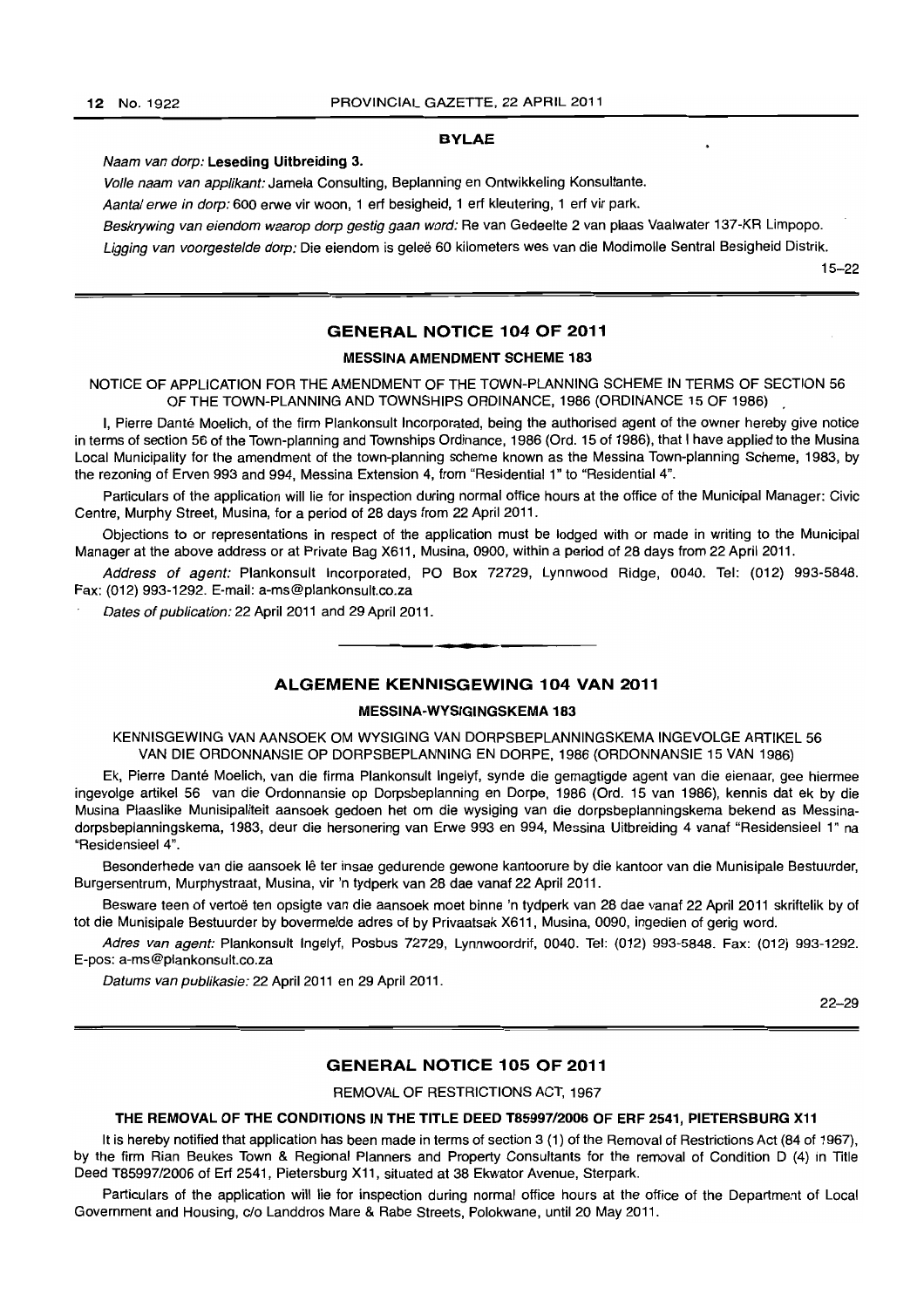Objections to or representations in respect of the application must be lodged with or made to the Head of Department, Local Government and Housing, Private Bag X9485, Polokwane, 0070, or at the above address on or before 20 May 2011.

Address of applicant: Rian Beukes Town & Regional Planners and Property Consultants, PO Box 12417, Bendor, 0699. Tel: (015) 291-4821. Fax: 086 6021851.

Date of first notice: 22 April 2011.

### ALGEMENE KENNISGEWING 105 VAN 2011

**•** 

WET OP DIE OPHEFFING VAN BEPERKINGS, 1967

### DIE OPHEFFING VAN TITELVOORWAARDES IN TITELAKTE T85997/2006 VAN ERF 2541, PIETERSBURG, X11

Hiermee word bekendgemaak dat ingevolge die bepalings van artikel 3 (1) van die Wet op Opheffing van Beperkings (84 van 1967) aansoek gedoen is deur die firma Rian Beukes Stads- en Streakbaplanners an Eiendomskonsultante vir die opheffing van Voorwaarde D (4) in Titelakte T85997/2006 van Erf 2541, Pietersburg X11, gelee te Ekwatorstraat 38, Sterpark.

Besonderhede van die aansoek lê ter insae gedurende gewone kantoorure by die kantoor van die Hoof, Departement Plaaslike Bestuur en Behuising, h/v Landdros Mare- en Rabestraat, Polokwane, tot 20 Mei 2011.

Besware en/of vertoë ten opsigte van die aansoek kan voor of op 20 Mei 2011 skriftelik by die Departement Plaaslike Bestuur en Behuising, Privaatsak X9485, Polokwane, 0700, ingedien of moet die kantoor nie later as 20 Mei 2011 bereik nie.

Adres van applikant: Rian Beukes Stads- en Streekbeplanners en Eiendomskonsultante, Posbus 12417, Bendor, 0713. Tel: (015) 291-4821. E-pos: rian.beukes@telkomsa.net.

Datum van eerste pub/ikasie: 22 April 2011.

22-29

 $\sim$  and  $\sim$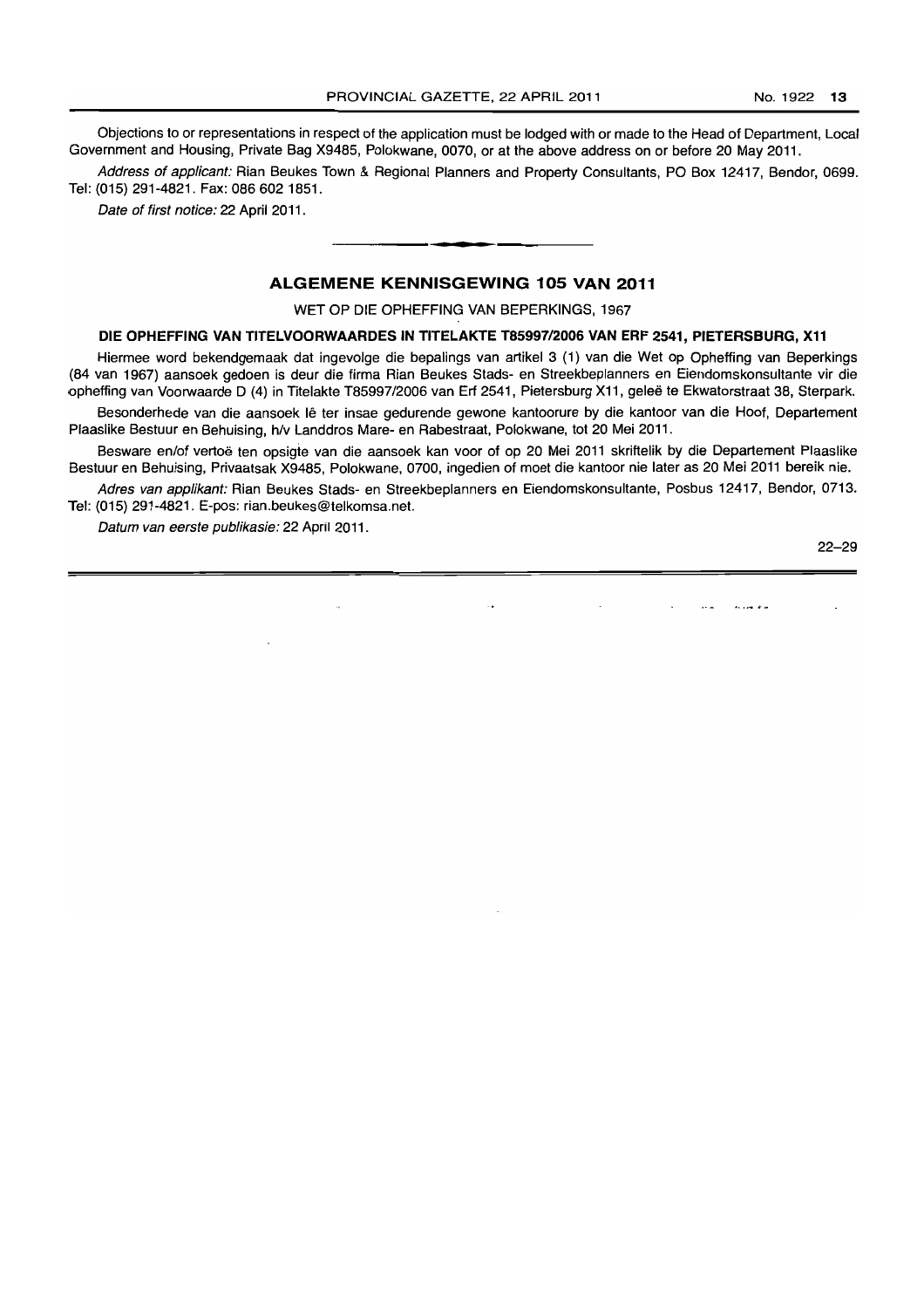## **LOCAL AUTHORITY NOTICES PLAASLIKE BESTUURSKENNISGEWINGS**

### **LOCAL AUTHORITY NOTICE 144**

### POLOKWANE/PERSKEBULT AMENDMENT SCHEME 232

### NOTICE OF APPLICATION FOR THE AMENDMENT OF THE POLOKWANE/PERSKEBULT TOWN PLANNING SCHEME, 2007, IN TERMS OF SECTION 56(1) (B) (i) OF THE TOWN PLANNING AND TOWNSHIPS ORDINANCE, 1986 (ORDINANCE NO 15 OF 1986)

I, Charlotte van der Merwe, being the authorized agent of the owner of the erf mentioned below, hereby give notice in terms of section 56(1 )(b)(i) of the Town Planning and Townships Ordinance, 1986 (Ordinance No 15 of 1986) that I have applied to the Polokwane Municipality for the amendment of the Town Planning Scheme known as the Polokwane/Perskebult Town Planning Scheme, 2007 to rezone Portion 1 of erf 98, Pietersburg, situated at 34a Bok Street, from "Residential 1" to "Business 2" for the purpose of shops and offices.

Particulars of the application will lie for inspection during normal office hours at the office of the Manager: Spatial Planning and Land Use Management, first floor, Civic Centre, Landdros Mare Street, Polokwane for a period of 28 days from 15 April 2011.

Objections to or representations in respect of the application must be lodged with or made in writing to the Municipal Manager at the above address or at P O Box 111, Polokwane, 0700 within a period of 28 days from 15 April 2011.

. **- .** 

ADRESS OF AGENT: KAMEKHO CONSULTING CC, PO BOX 4169, POLOKWANE, 0700

TEL: 0152957382, Fax: 0152959693

### **PLAASLIKE BESTUURSKENNISGEWING 144**

### POLOKWANE/PERSKEBULT WYSIGINGSKEMA 232

### KENNISGEWING VAN DIE AANSOEK OM DIE WYSIGING VAN DIE POLOKWANEIPERSKEBULT DORPSBEPLANNINGSKEMA, 2007 INGEVOLGE ARTIKEL 56(1)(B)(i) VAN DIE ORDONNANSIE OP DORPSBEPLANNING EN DORPE, 1986 (ORDONNANSIE NO 15 VAN 1986)

Ek, Charlotte van der Merwe, synde die gemagtigde agent van die eienaar van die ondergenoemde erf, gee hiermee ingevolge artikel 56(1)(b)(i) van die Ordonnansie op Dorpsbeplanning en Dorpe, 1986 (Ordonnansie 15 van 1986) kennis dat ek by die Polokwane Munisipaliteit aansoek gedoen het om die wysiging van die Dorpsbeplanningskema bekend as die Polokwane/Perskebult Dorpsbeplanningskema, 2007 deur hersonering van die Gedeelte 1 van Erf 98, Pietersburg, Bokstraat 34a, vanaf "Residensieel 1" na "Besigheid 2" vir die doeleindes van winkels en kantore.

Besonderhede van die aansoek lê ter insae gedurende kantoorure by die kantoor van die Bestuurder: Ruimtelike Beplanning en Grondgebruikbestuur, eerste vloer, Burgersentrum, Landdros Marestraat, Polokwane vir 'n tydperk van 28 dae vanaf 15 April 2011.

Besware teen of vertoë ten opsigte van die aansoek moet binne 'n tydperk van 28 dae vanaf 15 April 2011 skriftelik by of tot die Munisipale Bestuurder by bovermelde adres of by Posbus 111, Polokwane, 0700 ingedien of gerig word.

ADRES VAN AGENT: KAMEKHO CONSULTING CC, POSBUS 4169, POLOKWANE 0700 TEL: 0152957382, Fax: 0152959693

15-22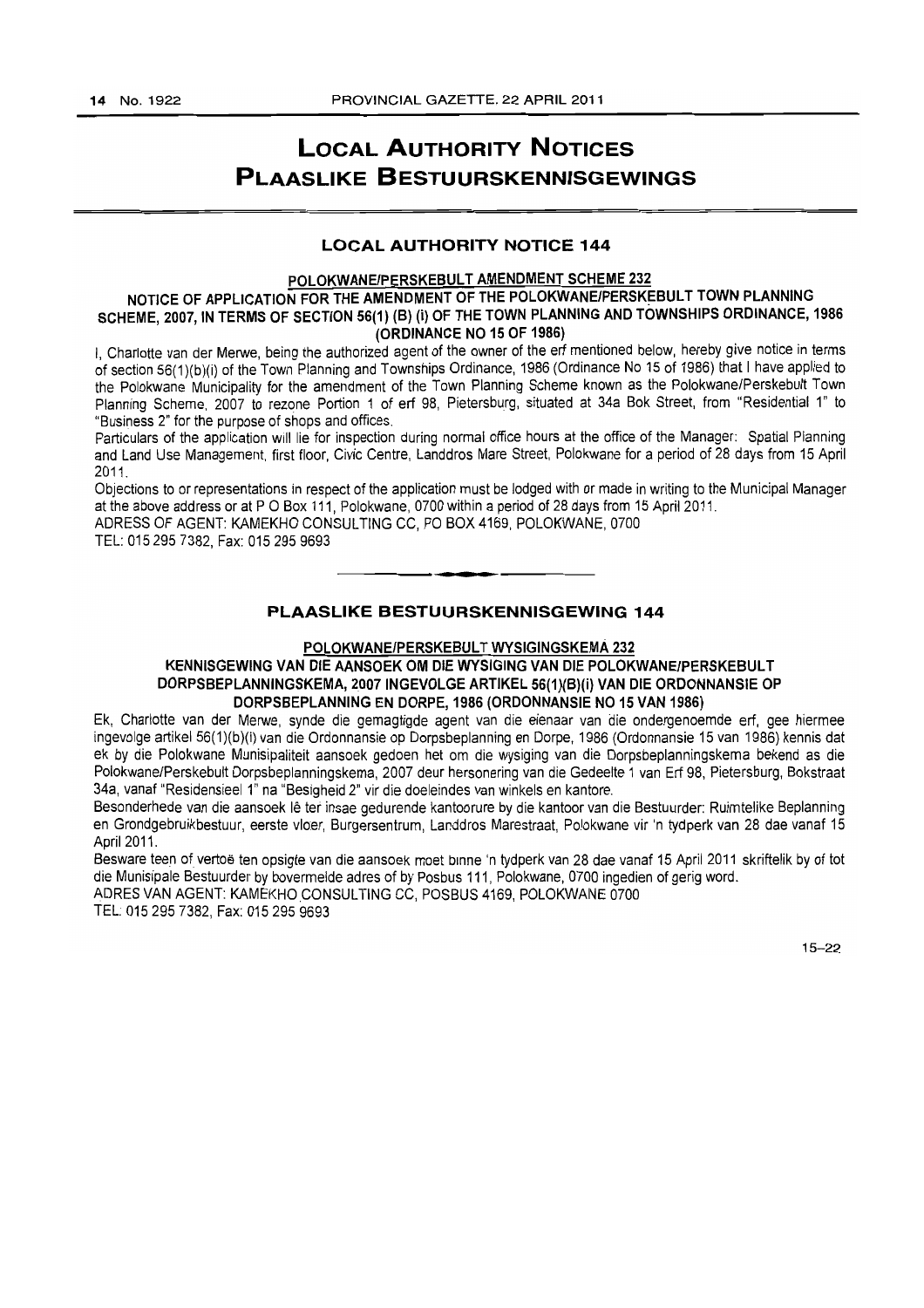### **GREATER TZANEEN MUNICIPALITY**

### PROPOSED PERMANENT STREET CLOSURE AND ALIENATION

Notice is hereby given in terms of section 67 and 79 of the Local Government Ordinance, 1939 (Ordinance 17 of 1939), that it is the intention of the Greater Tzaneen Municipality to permanently close a part of Jopie Botha Street in Tzaneen Extension 26, in extent approximately 2 128 m<sup>2</sup>, to be alienated to Messrs Always Trading 012 CC.

A map showing the portion of the street concerned, as well as all relevant particulars, lies open for inspection at the office of the Acting Municipal Manager: Greater Tzaneen Municipality during normal office hours.

Any person who has any objection to the proposed partial street closure or who may have any claim for compensation if such closure is carried out, must lodge such objection or claim with reasons in writing no later than 16hOO on 20 May 2011 with the Acting Municipal Manager, Civic Centre, Agatha Street, Tzaneen.

### **The Acting Municipal Manager**

P.O Box 24, Tzaneen, 0850

(Notice: PD 3/2011)

## **• PLAASLIKE BESTUURSKENNISGEWING 146**

### **GROTER TZANEEN MUNISIPALITEIT**

#### VOORGESTELDE PERMANENTE STRAATSLUITING EN VERVREEMDING

Hiermee word ingevolge artikels 67 en 79 van die Ordonnansie op Plaaslike Bestuur, 1939 (Ordonnansie 17 van 1939), bekend gemaak dal die Groter Tzaneen Munisipaliteit van voorneme is om 'n deel van Jopie Bothastraat in Tzaneen Uitbreiding 26, groot ongeveer 2128 m2, permanent te sluit en te vervreem aan Mnre Always Trading 012 CC.

'n Plan wat die betrokke straatgedeelte aantoon, asook aile tersaaklike besonderhede, Ie ter insae by die kantoor van die Waarnemende Munisipale Bestuurder: Groter Tzaneen Munisipaliteit, gedurende normale kantoorure.

Enigiemand wat enige besware of eis het teen die voorgestelde gedeeltelike straatsluiting moet sy beswaar of eis met redes, sou sodanige sluiting plaasvind, skriftelik nie later as 16hOO op 20 Mei 2011 by die Waarnemende Munisipale Bestuurder, Burgersentrum, Agathastraat, Tzaneen, indien.

#### **Waarnemende Munisipale Bestuurder**

Posbus 24, Tzaneen, 0850 (Kennisgewing No. PD3/2011)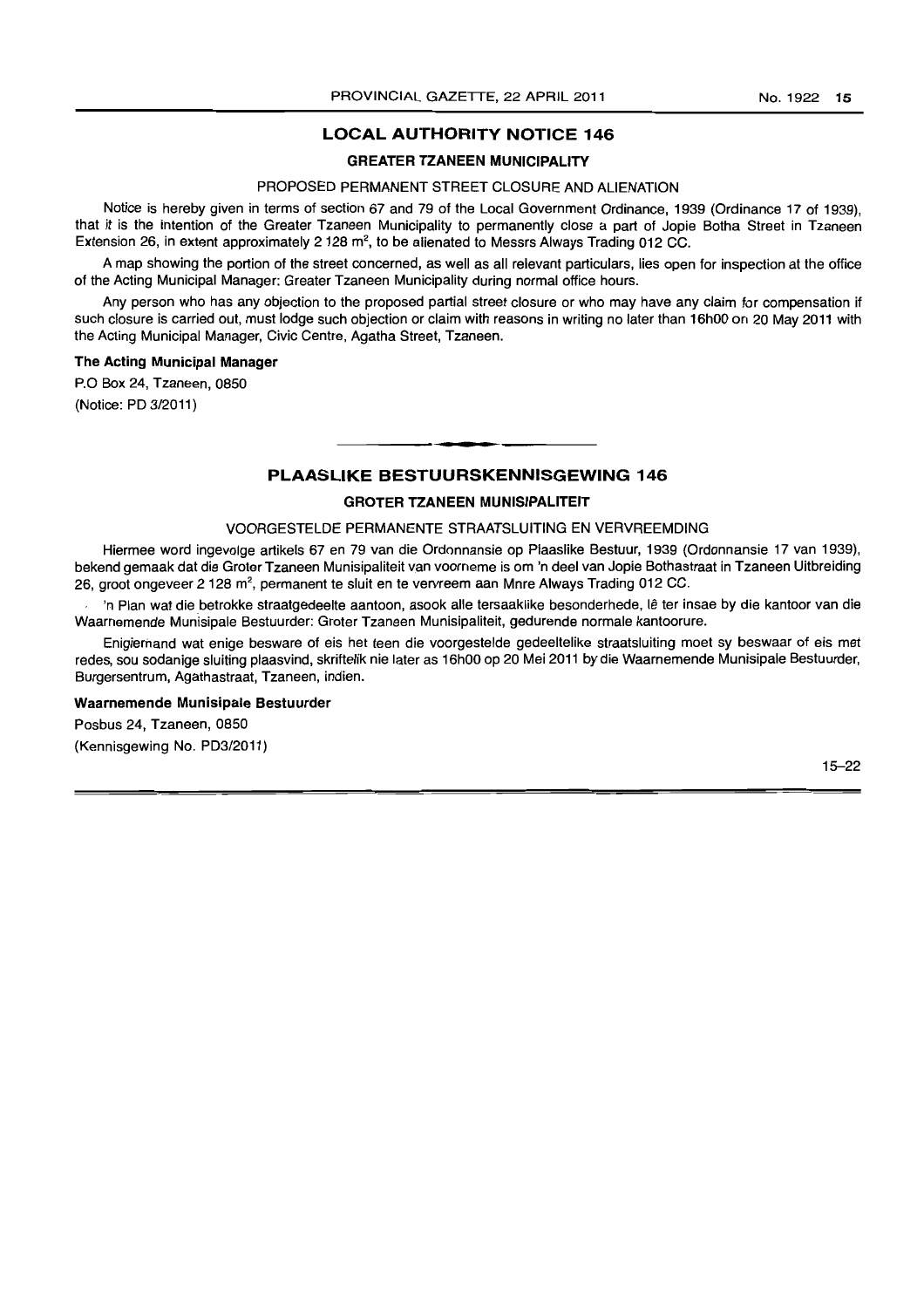#### POLOKWANE/PERSKEBULT AMENDMENT SCHEME 233

### NOTICE OF APPLICATION FOR THE AMENDMENT OF THE POLOKWANE/PERSKEBULT TOWN PLANNING SCHEME, 2007, IN TERMS OF SECTION 56(1) (B) (i) OF THE TOWN PLANNING AND TOWNSHIPS ORDINANCE, 1986 (ORDINANCE NO 15 OF 1986)

I, Charlotte van der Merwe, being the authorized agent of the owner of the ert mentioned below, hereby give notice in terms of section 56(1)(b)(i) of the Town Planning and Townships Ordinance, 1986 (Ordinance No 15 of 1986) that I have applied to the Polokwane Municipality for the amendment of the Town Planning Scheme known as the Polokwane/Perskebult Town Planning Scheme, 2007 to rezone Portion 3 of ert 5767, Pietersburg, situated at the corner of Grobler and Compensatie Street, Polokwane, from "Residential 1" to "Special" for Medical Consulting Rooms, subject to conditions as stipulated in Annexure 96.

Particulars of the application will lie for inspection during normal office hours at the office of the Manager: Spatial Planning and Land Use Management, first floor, Civic Centre, Landdros Mare Street, Polokwane for a period of 28 days from 22 April 2011.

Objections to or representations in respect of the application must be lodged with or made in writing to the Municipal Manager at the above address or at P O Box 111, Polokwane, 0700 within a period of 28 days from 22 April 2011.

ADRESS OF AGENT: KAMEKHO TOWN PLANNERS, PO BOX 4169, POLOKWANE, 0700 TEL: 0152957382, Fax: 0152959693 . **- .** 

### PLAASLIKE BESTULIRSKENNISGEWING 147

### POLOKWANE/PERSKEBULT WYSIGINGSKEMA 233

### KENNISGEWING VAN DIE AANSOEK OM DIE WYSIGING VAN DIE POLOKWANE/PERSKEBULT DORPSBEPLANNINGSKEMA, *2007* INGEVOLGE ARTIKEL 56(1)(B)(i) VAN DIE ORDONNANSIE OP DORPSBEPLANNING EN DORPE, 1986 (ORDONNANSIE NO 15 VAN 1986)

Ek, Charlotte van der Merwe, synde die gemagtigde agent van die eienaar van die ondergenoemde eri, gee hiermee ingevolge artikel 56(1)(b)(i) van die Ordonnansie op Dorpsbeplanning en Dorpe, 1986 (Ordonnansie 15 van 1986) kennis dat ek by die Polokwane Munisipaliteit aansoek gedoen het om die wysiging van die Dorpsbeplanningskema bekend as die Polokwane/Perskebult Dorpsbeplanningskema, 2007 deur hersonering van die Gedeelte 3 van Ert 5767, Pietersburg, op die hoek van Grobler en Compensatie Straat, Polokwane, vanaf "Residensieel 1" na "Spesiaal" vir Mediese Spreekkamers, onderworpe aan bepalings uiteengesit in Bylaag 96.

Besonderhede van die aansoek lê ter insae gedurende kantoorure by die kantoor van die Bestuurder: Ruimtelike Beplanning en Grondgebruikbestuur, eerste vloer, Burgersentrum, Landros Marestraat, Polokwane vir 'n tydperk van 28 dae vanaf 22 April 2011.

Besware teen of vertoë ten opsigte van die aansoek moet binne 'n tydperk van 28 dae vanaf 22 April 2011 skriftelik by of tot die Munisipale Bestuurder by bovermelde adres of by Posbus 111, Polokwane, 0700 ingedien of geng word. ADRES VAN AGENT: KAMEKHO STADSBEPLANNERS, POSBUS 4169, POLOKWANE 0700

TEL: 0152957382, Fax: 0152959693

22-29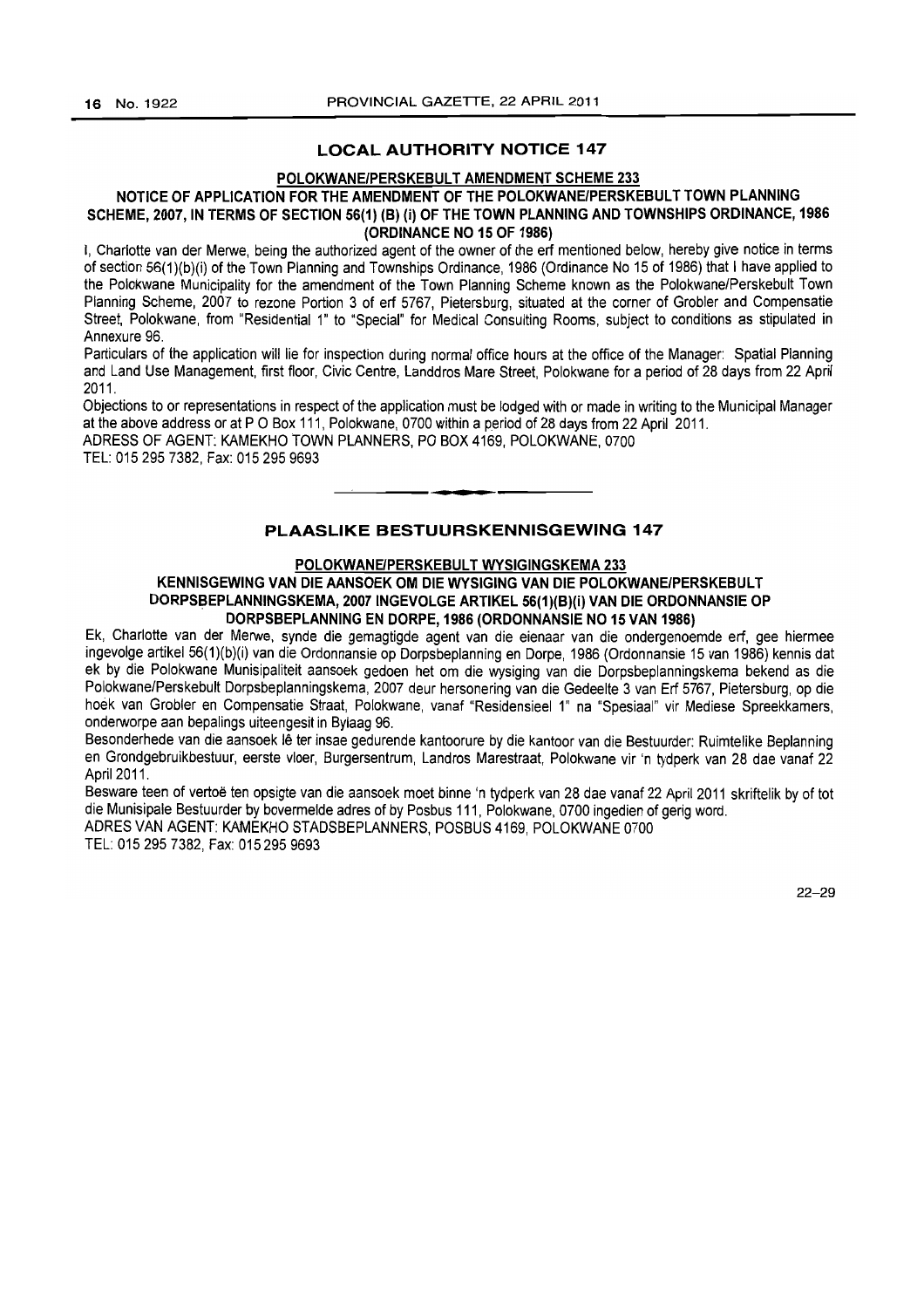### MUSINA LOCAL MUNICIPALITY MESSINA AMENDMENT SCHEME 184

### This advertisement replaces all previous adverts

It is hereby in terms of the provisions of Section 125(1) of the Town Planning and Townships Ordinance, 1986 (Ordinance 15 of 1986), that the Musina Local Municipality has approved an Amendment Scheme with regard to the land in the township of Musina, being an amendment of the Messina Town Planning Scheme, 1983.

Map 3 and the Scheme Clauses of the Amendment Scheme are filed with the Technical Manager, and are open for inspection during normal office hours.

The amendment is known as Messina Amendment Scheme 184

(143/2/MUS) 22 April 2011 Municipal Manager: A.N. Luruli  $(Notice No$   $\bar{I}2011)$ 

### PLAASLIKE BESTUURSKENNISGEWING 148

• **• I** 

### MUSINA PLAASLIKE MUNISIPALITEIT MESSINA WYSIGINGSKEMA 184

#### Hierdie advertensie vervang aile vorige advertensies

Hierby word ingevolge die bepalings van Artikel 125(1) van die Ordonnansie op Dorpsbeplanning en Dorpe, 1986 (Ordonnansie 15 van 1986), bekend gemaak dat die Musina Plaaslike Munisipaliteit 'n wysigingskema met betrekking tot die grond in die dorp Musina, synde 'n wysiging van die Messina Dorpsbeplanningskema, 1983, goedgekeur het.

Kaart 3 en die Skemaklousules van hierdie Wysigingskema word deur die Tegniese Bestuurder, in bewaring gehou en Ie gedurende gewone kantoorure ter insae.

Hierdie wysiging staan bekend as Messina Wysigingskema 184

(143/2/MUS) 22 April 2011 Munisipale Bestuurder: A.N. Luruli (Kennisgewing No \_/2011)

### LOCAL AUTHORITY NOTICE 149

### MUSINA LOCAL MUNICIPALITY

### DECLARATION OF MUSINA AS APPROVED TOWNSHIP

#### This advertisement replaces all previous adverts .

In terms of Section 111 of the Town-planning and Townships Ordinance, 1986 (Ordinance 15 of 1986), the Musina Local Municipality hereby declares the Township of Musina to be an approved township, subject to the conditions as set out in the Schedule hereto,

(143/2/MUS)

### **SCHEDULE**

STATEMENT OF THE CONDITIONS WHICH WILL APPLY TO THE TOWNSHIP WHICH THE MUSINA LOCAL MUNICIPALITY HAS RESOLVED TO ESTABLISH IN TERMS OF THE PROVISIONS OF SECTION 109 OF THE TOWN-PLANNING AND TOWNSHIPS ORDINANCE, 1986 (ORDINANCE 15 OF 1986), ON PORTION 30 OF THE FARM VOGELENZANG 3, REGISTRATION DIVISION M.T., LIMPOPO PROVINCE.

- 1. CONDITIONS OF ESTABLISHMENT
	- 1.1 NAME

The name of the township shall be Musina.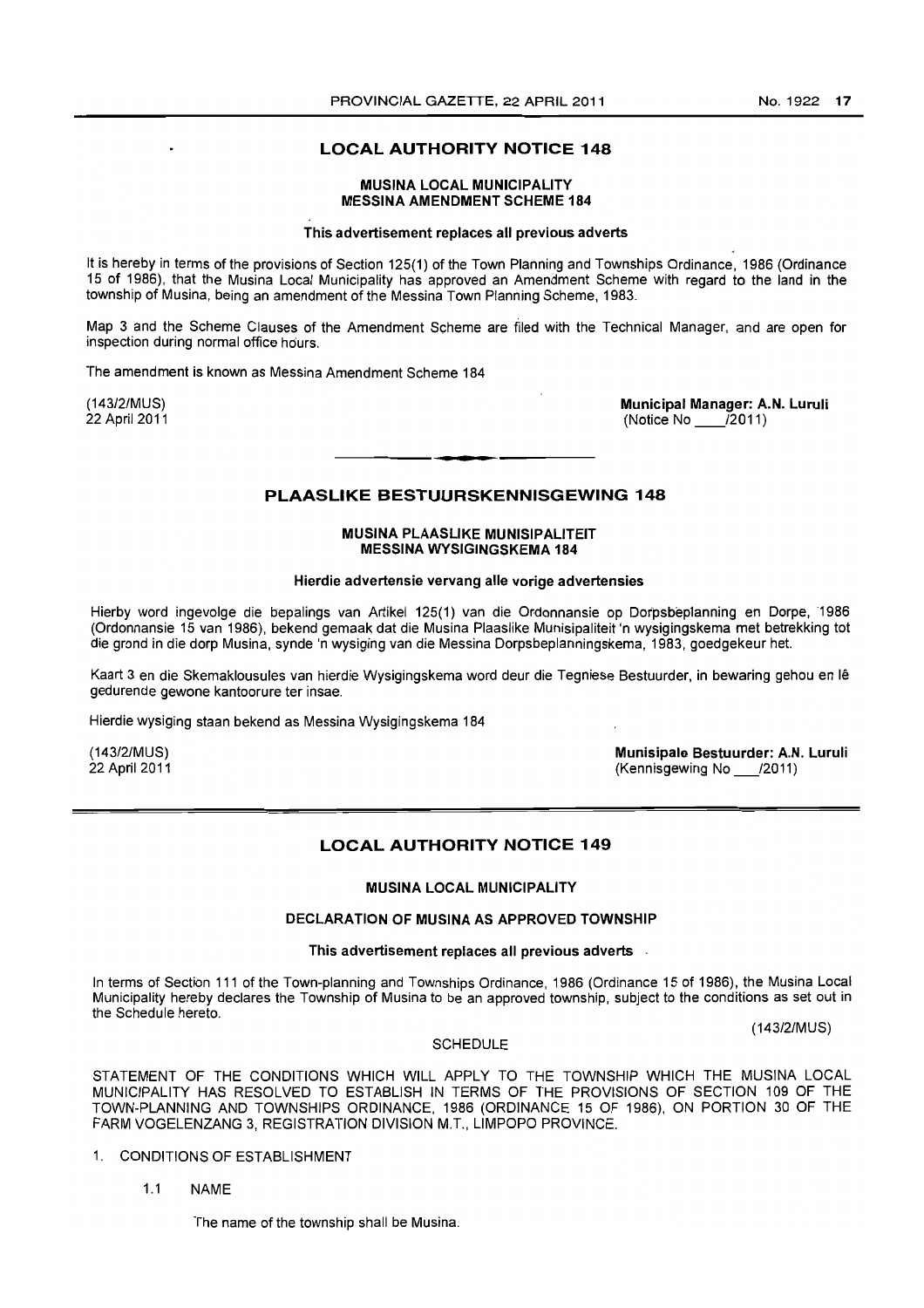#### 1.2 DESIGN

The township shall consist of erven and streets as indicated on Layout Plan No 111822/7 and General Plan S.G. No. 79/2010.

1.3 DISPOSAL OF EXISTING CONDITIONS OF TITLE

All erven shall be made subject to existing conditions and servitudes, if any.

1.4 ACCESS

No ingress from the National Road N1 to the township and no egress to the National Road N1 from the township shall be allowed, expect where indicated on the layout plan.

1.5 REMOVAL OR REPLACEMENT OF MUNICIPAL SERVICES

Should it become necessary to move or replace any existing municipal services as a result of the establishment of the township, the cost thereof shall be borne by the developer.

1.6 REMOVAL ANDIOR REPLACEMENT OF POWER LINES

Should it become necessary to remove and/or replace any power lines as a result of the establishment of the township, the cost thereof shall be borne by the developer.

1.7 REMOVAL ANDIOR REPLACEMENT OF TELKOM SERVICES

Should it become necessary to remove and/or replace any existing Telkom services as a result of the establishment of the township. the cost thereof shall be borne by the developer.

1.8 COMPLIANCE WITH CONDITIONS IMPOSED BY THE EIA SECTION DEPARTMENT OF FINANCE AND ECONOMIC DEVELOPMENT

The developer shall at his own expense comply with all the conditions imposed by the Department for the undertaking of the proposed activity (township development) in terms of the relevant sections of the Environment Conservation Act, 1989.

### CONDITIONS OF TITLE

ALL THE ERVEN SHALL BE SUBJECT TO THE CONDITIONS AS INDICATED, LAID DOWN BY THE MUSINA LOCAL MUNICIPALITY IN TERMS OF THE PROVISIONS OF THE TOWN-PLANNING AND TOWNSHIPS ORDINANCE 15, 1986 (ORDINANCE 15 OF 1986).

- 2.1 The ert shall be subject to a servitude, 2m wide, for municipal services (water, sewer, electricity and stormwater) (hereinafter referred to as "the Services"), in favour of the local authority, along any two boundaries, excepting a street boundary and, in the case of a panhandle ert, an additional servitude for municipal purposes, 2m wide, over the entrance portion of the ert, if and when required by the local authority: Provided that the local authority may waive any such servitude.
- 2.2 No buildings or other structures may be erected within the aforesaid servitude area and no trees with large roots may be planted within the area of such servitude or within a distance of 2m from it.
- 2.3 The Musina Local Municipality shall be entitled to temporarily deposit on the land adjoining the aforesaid servitude, any material it excavates during the laying, maintenance or removal of the services and other works which in its discretion it regards necessary, and furthermore the Musina Local Municipality shall be entitled to reasonable access to the said property for the aforesaid purpose, subject to the provision that the Municipality shall make good any damage caused during the laying, maintenance or removal of the services and other works.
- 2.4 Ert 4 shall be subject to a stormwater servitude, 4 metres wide, along its western boundary.
- 2.5 Erven 15, 16 and 17 shall be subject to a stormwater and water servitude, 3,34 metres wide, along the eastern boundary of these erven.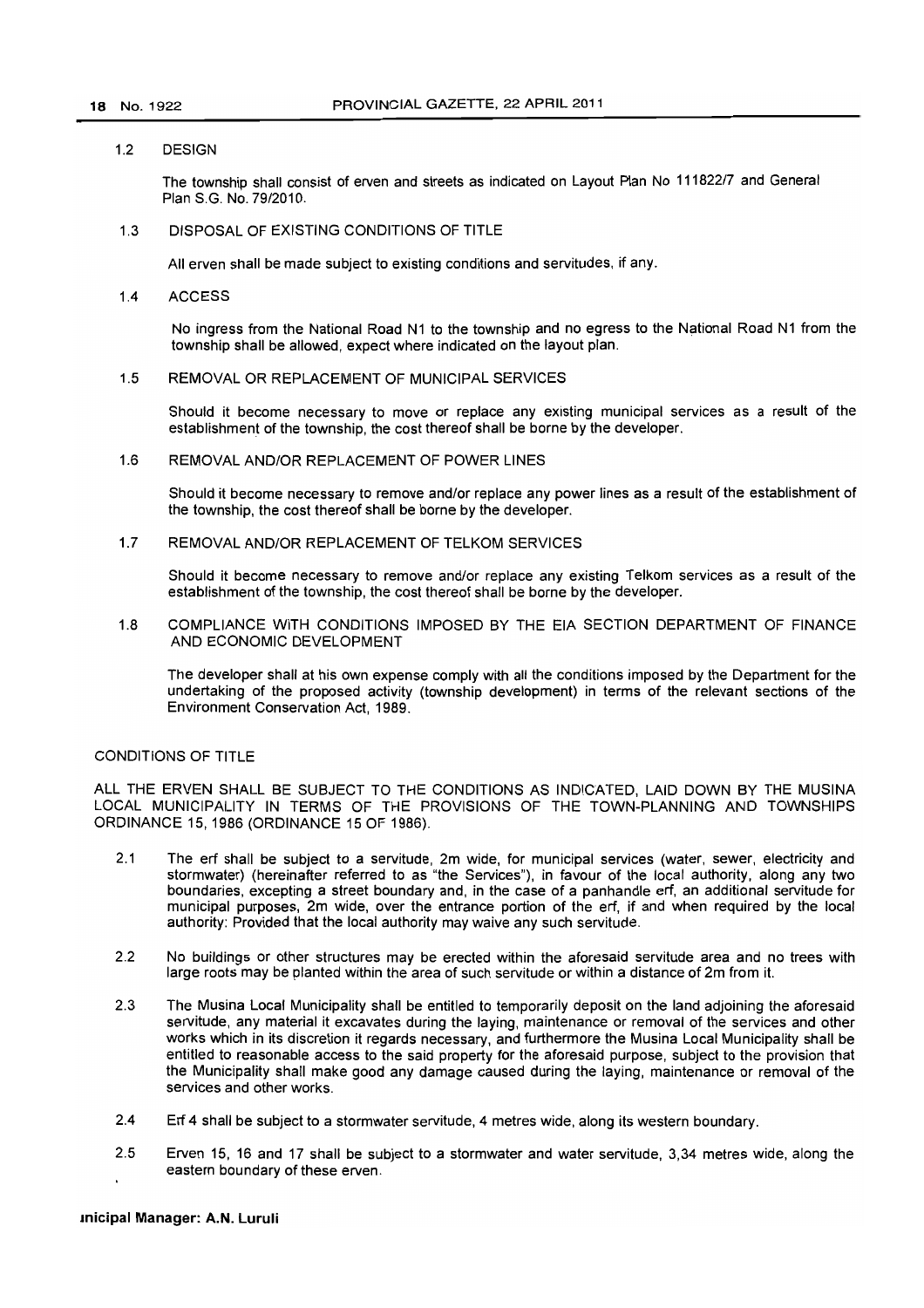### **PLAASLIKE BESTUURSKENNISGEWING 149**

### **VERKLARING VAN MUSINA TOT GOEDGEKEURDE DORP**

### **Hierdie advertensie vervang aile vorige advertensies**

Ingevolge Artikel 111 van die Ordonnansie op Dorpsbeplanning en Dorpe, 1986 (Ordonnansie 15 van 1986), verklaar die Musina Plaaslike Munisipaliteit hiermee die dorp Musina tot 'n goedgekeurde dorp, onderworpe aan die voorwaardes uiteengesit in die bygaande Bylae.

( 143/2/MUS)

### BYLAE

STAAT VAN VOORWAARDES WAT VAN TOEPASSING IS OP DIE DORP WAT DEUR DIE MUSINA PLAASLIKE MUNISIPAUTEIT GOEDGEKEUR IS INGEVOLGE DIE BEPALINGS VAN ARTIKEL 109 VAN DIE ORDONNANSIE OP DORPSBEPLANNING EN DORPE, 1986 (ORDONNANSIE 15 VAN 1986), OP GEDEELTE 30 VAN DIE PLAAS VOGELENZANG 3, REGJSTRASIE AFDELING M.T., LIMPOPO PROVINSIE.

### 1. STIGTINGSVOORWAARDES

1.1 NAAM

Die naam van die dorp is Musina.

1.2 ONTWERP

Die dorp sal bestaan uit erwe en strate soos aangedui op die Uitlegplan No 11182217 en Aigemene Plan LG. No. 79/2010.

1.3 VERWYDERING VAN BESTAANDE TITELVOORWAAR'DES

Aile erwe moet onderworpe gemaak word aan bestaande voorwaardes en serwitute, indien enige.

1.4 TOEGANG

Geen ingang van die Nasionale Pad N1 na die dorp en geen uitgang na die Nasionale Pad N1 vanuit die dorp sal toegelaat word nie, behalwe waar aangedui op die uitlegplan.

1.5 VERWYDERING OF DIE VERVANGING VAN MUNISIPALE DIENSTE

Indien dit as gevolg van die stigting van die dorp nodig word om enige bestaande munisipale dienste te verskuif of te vervang, moet die koste daarvan deur die ontwikkelaar gedra word.

1.6 VERWYDERING EN/OF DIE VERVANGING VAN KRAGL YNE

Indien dit as gevolg van die stigting van die dorp nodig word om enige kraglyne te verskuif of te vervang moet die koste daarvan deur die ontwikkelaar gedra word.

1.7 VERWYDERING EN/OF DIE VERVANGING VAN TELKOM DIENSTE

Indien dit as gevolg van die stigting van die dorp nodig word am enige bestaande dienste van Telkom te verskuif en/of te verwyder, moet die koste daarvan deur die ontwikkelaar gedra word.

1.8 VOLDOENING AAN VOORWAARDES OPGELE DEUR DIE EIA AFDELING DEPARTEMENT VAN FINANSIES EN EKONOMIESE ONTWIKKELING

Die Munisipaliteit salop sy eie koste voldoen aan al die voorwaardes opgele deur die Departement vir die uitoefening van die voorgestelde aktiwiteit (dorpstigting) in terme van die relevante artikels van die Omgewingsbewarings Wet, 1989.

2 TITELVOORWAARDES

ALLE ERWE SAL ONDERHEWIG WEES AAN DIE VOORWAARDES SOOS AANGEDUI, NEERGELÊ DEUR MUSINA PLAASLIKE MUNISIPALITEIT IN TERME VAN DIE VOORWAARDES VAN DIE DORPSBEPLANNING EN DORPE ORDONNANSIE 15,1986 (ORDONNANSIE 15 VAN 1986).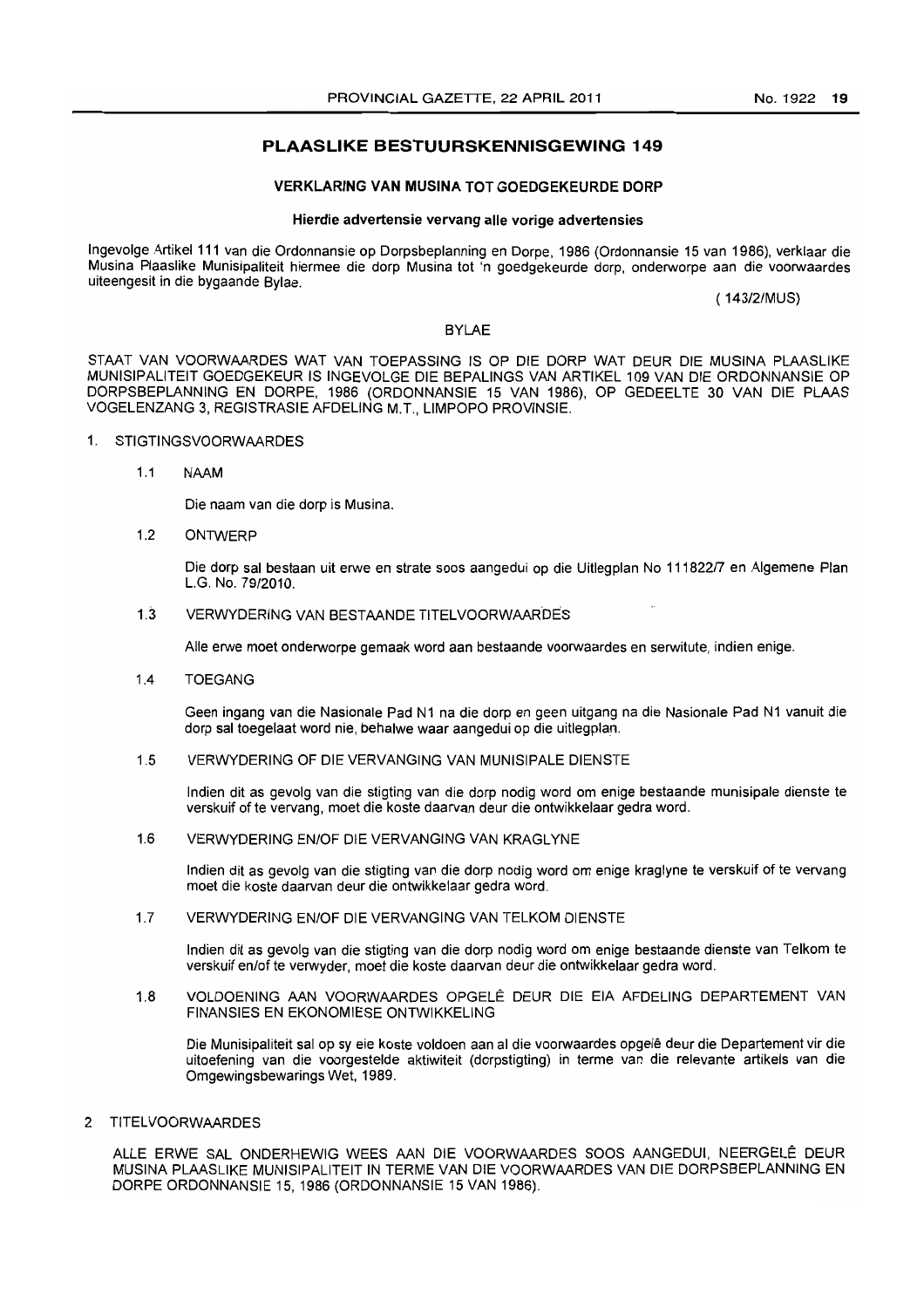- 2.1 Die erf is onderworpe aan 'n serwituut, 2 meter breed, vir munisipale dienste (water, riool, elektrisiteit, stormwater) (hierna "die dienste" genoem), ten gunste van die plaaslike bestuur, langs enige twee grense, uitgesonderd 'n straatgrens en, in die geval van 'n pypsteelerf, 'n addisionele serwituut vir munisipale doeleindes, 2 meter breed, oar die toegangsgedeelte van die erf, indien en wanneer die plaaslike bestuur dit verlang: Met dien verstande dat die plaaslike bestuur van enige sodanige serwituut mag afsien.
- 2.2 Geen geboue of ander strukture mag binne die voornoemde serwituutgebied opgerig word nie en geen grootwortelbome mag binne die gebied van sodanige serwituut of binne 'n afstand *van* 2 meter daarvan geplant word nie.
- 2.3 Die plaaslike Musina Munisipaliteit is daarop geregtig om enige materiaal wat deur hom uitgegrawe word tydens die aanleg, onderhoud of verwydering van sodanige dienste en ander werke wat hy na goeddunke noodsaaklik ag, tydelik te plaas op grond wat aan die voornoemde serwituut grens, en voorts is die Musina Plaaslike Munisipatiteit geregtig op redelike toegang tot genoemde grond vir die voornoemde doel, onderworpe daaraan dat die Munisipaliteit enige skade vergoed wat gedurende die aanleg, onderhoud of verwydering van sodanige dienste en ander werke veroorsaak word.
- 2.4 Erf 4 sal onderhewig wees aan 'n 4 meter wye serwituut langs die erf se westelike grens.
- 2.5 Erwe 15, 16 en 17 sal onderhewig wees aan 'n 3,34 meter wye stormwater en water serwituut langs die oostelike grens van die erwe.

**Munisipale Bestuurder: A.N. Luruli**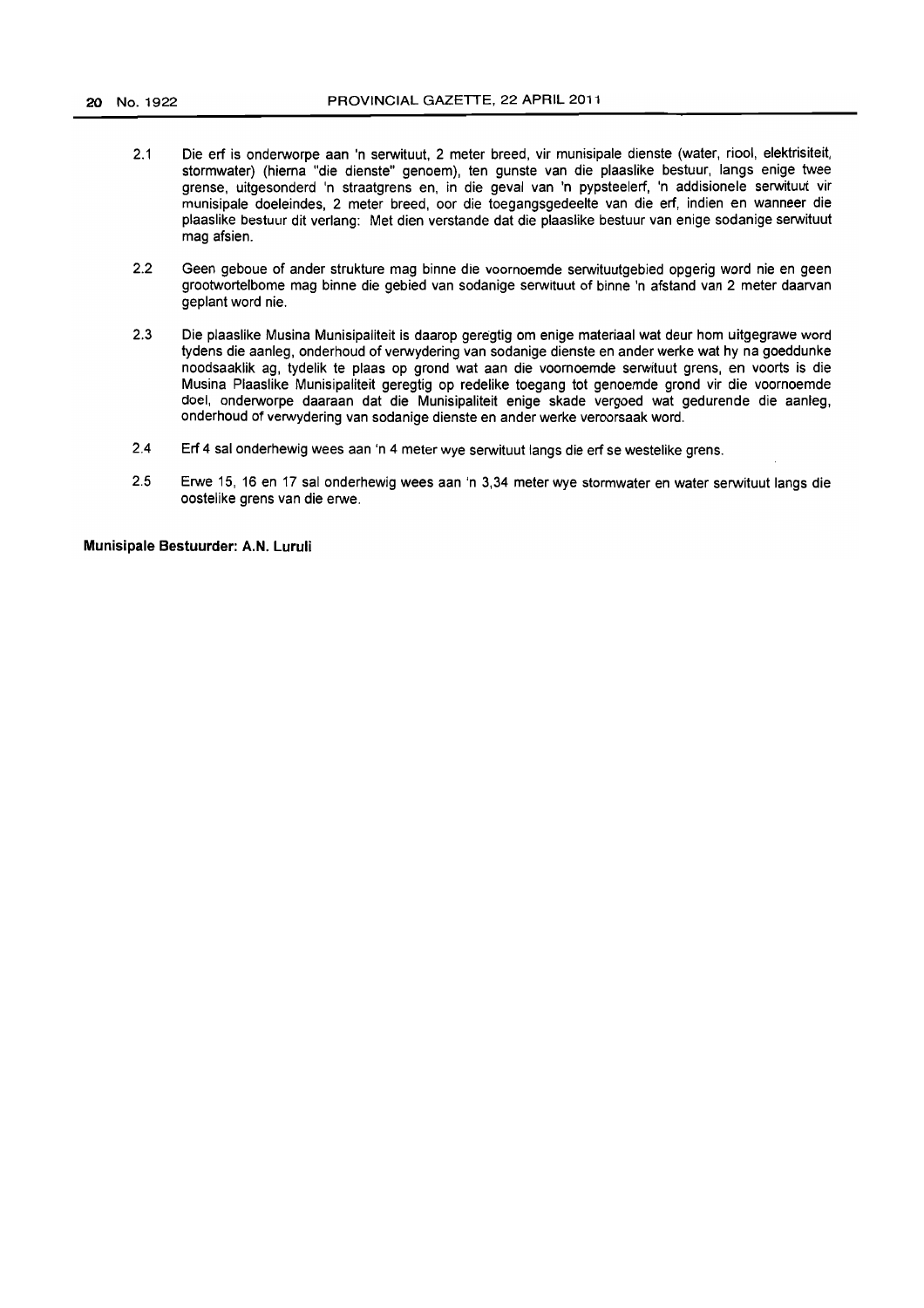### POLOKWANE MUNICIPALITY

### PIETERSBURG/SESHEGO AMENDMENT SCHEME 713

It is hereby notified in terms of section 57 (1) (a) of the Town Planning and Townships Ordinance, 1986 (Ordinance 15 of 1986), that the Polokwane Municipality has approved the rights of Pietersburg/Seshego Town-planning Scheme, 1999, by the rezoning of Erf 7325, Pietersburg Extension 28, from "Residential 2" to "Special" for hotel with Annexure 4p8.

Map 3 and the scheme clauses of the amendment scheme are filed with the Director: Local Government and Housing, Limpopo Province, and the Municipal Manager, Polokwane Municipality and are open for inspection at all reasonable times.

This Amendment is known as Pietersburg/Seshego Amendment Scheme No. 713 and shall come into operation on the date of publication of this notice.

### Mrs. FL LAMOLA, Municipal Manager

Civic Centre, Pietersburg 11 April 2011

### PLAASLIKE BESTUURSKENNISGEWING 150

**. -**

### POLOKWANE MUNISIPALITEIT

### PIETERSBURG/SESHEGO-WYSIGINGSKEMA 713

Hiermee word ooreenkomstig die bepalings van artikel 57 (1) (a) van die Ordonnansie op Dorpsbeplanning en Dorpe, 1986 (Ordonnansie 15 van 1986), bekendgemaak dat die Polokwane Munisipaliteit goedgekeur het dat Pietersburg/Seshegodorpsbeplanningskema, 1999, gewysig word deur die hersonering van 7325 Pietersburg Uitbreiding 28 vanaf "Residensieel 2" na "Spesiaal" vir hotel met Bylae 408.

Kaart 3 en die skemaklousules word in bewaring gehou deur die Direkteur: Plaaslike Regering en Behuising, Limpopo Provinsie en die Munisipale Bestuurder, Polokwane Munisipaliteit en is beskikbaar vir inspeksie op aile redelike tye.

Hierdie wysiging staan bekend as Pietersburg/Seshego Wysigingskema No. 713 en tree op datum van publikasie van hierdie kennisgewing in werking.

### Mrs FL LAMOLA, Munisipale Bestuurder

Burgersentrum, Pietersburg 11 April 2011

### LOCAL AUTHORITY NOTICE 151

### POLOKWANE MUNICIPALITY

### PIETERSBURG/SESHEGO AMENDMENT SCHEME 772

It is hereby notified in terms of section 57 (1) (a) of the Town Planning and Townships Ordinance, 1986 (Ordinance 15 of 1986), that the Polokwane Municipality has approved the rights of Pietersburg/Seshego Town-planning Scheme, 1999, by the rezoning of the remaining extent of Erf 298, Welgelegen Extension 1, from "Residential 1" to "Residential 2".

Map 3 and the scheme clauses of the amendment scheme are filed with the Director: Local Government and Housing, Limpopo Province, and the Municipal Manager. Polokwane Municipality and are open for inspection at all reasonable times.

This Amendment is known as Pietersburg/Seshego Amendment Scheme No. 772 and shall come into operation on the date of publication of this notice. .

### Mrs. FL LAMOLA, Municipal Manager

Civic Centre, Pietersburg 11 April 2011

### • **- I**  PLAASLIKE BESTUURSKENNISGEWING 151

POLOKWANE MUNISIPALITEIT

### PIETERSBURG/SESHEGO-WYSIGINGSKEMA 772

Hiermee word ooreenkomstig die bepalings van artikel57 (1) (a) van die Ordonnansie op Dorpsbeplanning en Dorpe, 1986 (Ordonnansie 15 van 1986), bekendgemaak dat die Polokwane Munisipaliteit goedgekeur het dat Pietersburg/Seshegodorpsbeplanningskema, 1999, gewysig word deur die hersonering van die restant van Erf 298, Welgelegen Uitbreiding 1 vanaf "Residensleel 1" na "Residensieel 2".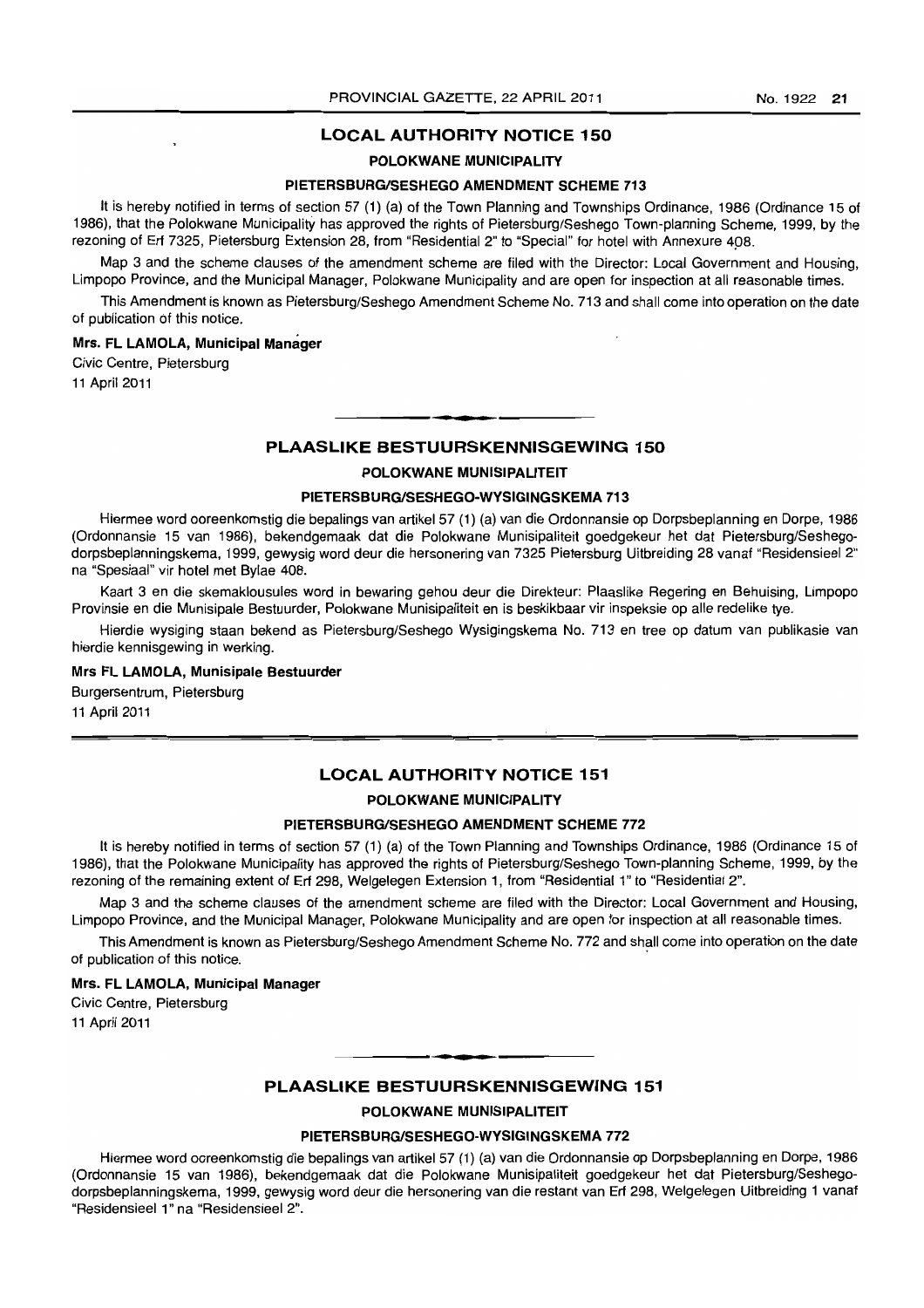Kaart 3 en die skemaklousules word in bewaring gehou deur die Direkteur: Plaaslike Regering en Behuising, Limpopo Provinsie en die Munisipale Bestuurder, Polokwane Munisipaliteit en is beskikbaar vir inspeksie op aile redelike tye.

Hierdie wysigingskema staan bekend as Pietersburg/Seshego Wysigingskema No. 772 en tree op datum van publikasie van hierdie kennisgewing in werking.

### Mrs. F L LAMOLA, Munisipale Bestuurder

Burgersentrum, Pietersburg

11 April 2011

### LOCAL AUTHORITY NOTICE 152

### POLOKWANE MUNICIPALITY

#### PIETERSBURG/SESHEGO AMENDMENT SCHEME 871

It is hereby notified in terms of section 57 (1) (a) of the Town-planning and Townships Ordinance, 1986 (Ordinance 15 of 1986), that the Polokwane Municipality has approved the rights of Pietersburg/Seshego Town-planning Scheme, 1999, by the rezoning of Remainder of Erf 269, Annadale, from "Residential 1" to "Residential 3", for nine (9) dwelling units.

Map 3 and the scheme clauses of the amendment scheme are filed with the Director: Local Government and Housing, Limpopo Province, and the Municipal Manager, Polokwane Municipality, and are open for inspection at all reasonable times.

This amendment is known as Pietersburg/Seshego Amendment Scheme No. 871, and shall come into operation on the date of publication of this notice.

#### Mrs F L LAMOLA, Municipal Manager

Civic Centre, Pietersburg 11 April 2011

### PLAASLIKE BESTUURSKENNISGEWING 152

**•** 

POLOKWANE MUNISIPALITEIT

#### PIETERSBURG/SESHEGO-WYSIGINGSKEMA 871

Hiermee word ooreenkomstig die bepalings van artikel 57 (1) (a) van die Ordonnansie op Dorpsbeplanning en Dorpe, 1986 (Ordonnansie 15 van 1986), bekendgemaak dat die Polokwane Munisipaliteit goedgekeur het dat Pietersburg/Seshego-dorpsbeplanningskema, 1999, gewysig word deur die hersonering van Restant van Erf 269, Annadale, vanaf "Residensieel 1" na "Residensieel 3" vir nege (9) wooneenhede.

Kaart 3 en die Skemaklousules word in bewaring gehou deur die Direkteur: Plaaslike Regering en Behuising, Limpopo Provinsie, en die Munisipale Bestuurder: Polokwane Munisipaliteit, en is beskikbaar vir inspeksie op aile redelike tye.

Hierdie wysiging staan bekend as Pietersburg/Seshego Wysigingskema No. 871, en tree op datum van publikasie van hierdie kennisgewing in werking.

### Mrs F L LAMOLA, Munisipale Bestuurder

Burgersentrum, Pietersburg

11 April 2011

### LOCAL AUTHORITY NOTICE 153

#### POLOKWANE MUNICIPALITY

### PIETERSBURG/SESHEGO AMENDMENT SCHEME 874

It is hereby notified in terms of section 57 (1) (a) of the Town-planning and Townships Ordinance, 1986 (Ordinance 15 of 1986), that the Polokwane Municipality has approved the rights of Pietersburg/Seshego Town-planning Scheme, 1999, by the rezoning of Erf 1196, Nirvana Extension 2, from "Residential 1" to "Residential 2", for four (4) dwelling units.

Map 3 and the scheme clauses of the amendment scheme are filed with the Director: Local Government and Housing, Limpopo Province, and the Municipal Manager, Polokwane Municipality, and are open for inspection at all reasonable times.

This amendment is known as Pietersburg/Seshego Amendment Scheme No. 874, and shall come into operation on the date of publication of this notice.

#### Mrs F L LAMOLA, Municipal Manager

Civic Centre, Pietersburg

11 April 2011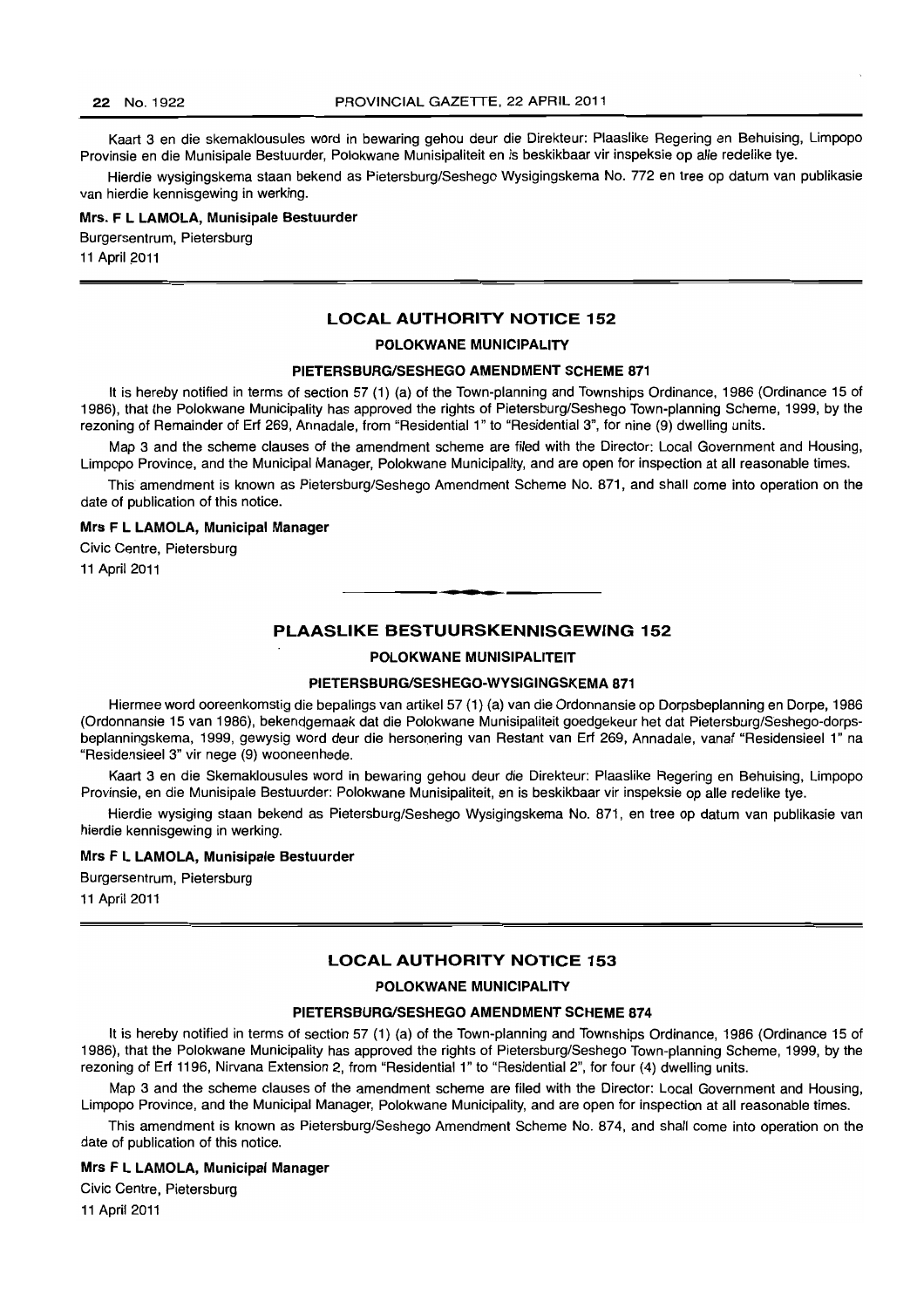### **PLAASLIKE BESTUURSKENNISGEWING 153**

### **POLOKWANE MUNISIPALITEIT**

### **PIETERSBURGISESHEGO-WYSIGINGSKEMA 874**

Hiermee word ooreenkomstig die bepalings *van* artikel57 (1) (a) *van* die Ordonnansie op Dorpsbeplanning en Dorpe, 1986 (Ordonnansie 15 van 1986), bekendgemaak dat die Polokwane Munisipaliteit goedgekeur het dat Pietersburg/Seshego-dorpsbeplanningskema, 1999, gewysig word deur die hersonering van 1196 Nirvana Uitbreiding 2, vanaf "Residensieel 1» na "Residensieel 2» vir vier (4) wooneenhede.

Kaart 3 en die Skemaklousules word in bewaring gehou deur die Direkteur: Plaaslike Regering en Behuising, Limpopo Provinsie, en die Munisipale Bestuurder: Polokwane Munisipaliteit, en is beskikbaar vir inspeksie op aile redelike tye.

Hierdie wysiging staan bekend as Pietersburg/Seshego Wysigingskema No. 874, en tree op datum van publikasie *van*  hierdie kennisgewing in werking.

#### **Mrs F L LAMOLA, Munisipale Bestuurder**

Burgersentrum, Pietersburg

11 April 2011

### **LOCAL AUTHORITY NOTICE 154**

### POLOKWANE MUNICIPALTIY

#### **POLOKWANEIPERSKEBULT WYSIGINGSKEMA 42**

It is hereby notified in terms of section 57 (1) (a) of the Town-planning and Townships Ordinance, 1986 (Ordinance 15 of 1986) that the Polokwane Municipality has approved the rights of Polokwane/Perskebult Town-planning Scheme, 2007, by the rezoning of ert 6074 Pietersburg Extension 6 from "Public garage" to "Business 2".

Map 3 and the Scheme Clauses of the amendment scheme are filed with the Director: Local Government and Housing, Limpopo Province and the Municipal Manager, Polokwane Municipality and are open for inspection at all reasonable times.

This amendment is known as Polokwane/Perskebult Amendment Scheme No. 42 and shall come into operation on the date of publication of this notice.

#### **MRS F L LAMOLA, Municipal Manager**

Civic Centre, Pietersburg

11 April 2011

### **PLAASLIKE BESTUURSKENNISGEWING 154**

**-**

POLOKWANE MUNISIPALITEIT

### **POLOKWANEIPERSKEBULT WYSIGINGSKEMA 42**

Hiermee word ooreenkomstig die bepalings van artikel 57 (1) (a) *van* die Ordonnansie op Dorpsbeplanning en Dorpe, 1986 (Ordonnansie 15 van 1986) bekend gemaak dat die Polokwane Munisipaliteit goedgekeur het dat Polokwane/Perskebult Dorpsbeplanningskema, 2007, gewysig word deur die hersonering van 1605 Pietersburg Uitbreiding 6 vanaf "Openbare garage" na "Besigheid 2".

Kaart 3 en die Skemaklousules word in bewaring gehou deur die Direkteur Plaaslike Regering en Behuising, Limpopo Provinsie en die Munisipale Bestuurder, Polokwane Munisipaliteit en is beskikbaar vir inspeksie op aile redelike tye.

Hierdie wysiging staan bekend as Polokwane/Perskebult Wysigingskema No. 42 en tree op datum van publikasie van hierdie kennisgewing in werking.

#### **MRS F L LAMOLA, Munisipale Bestuurder**

Burgersentrum, Pietersburg

11 April 2011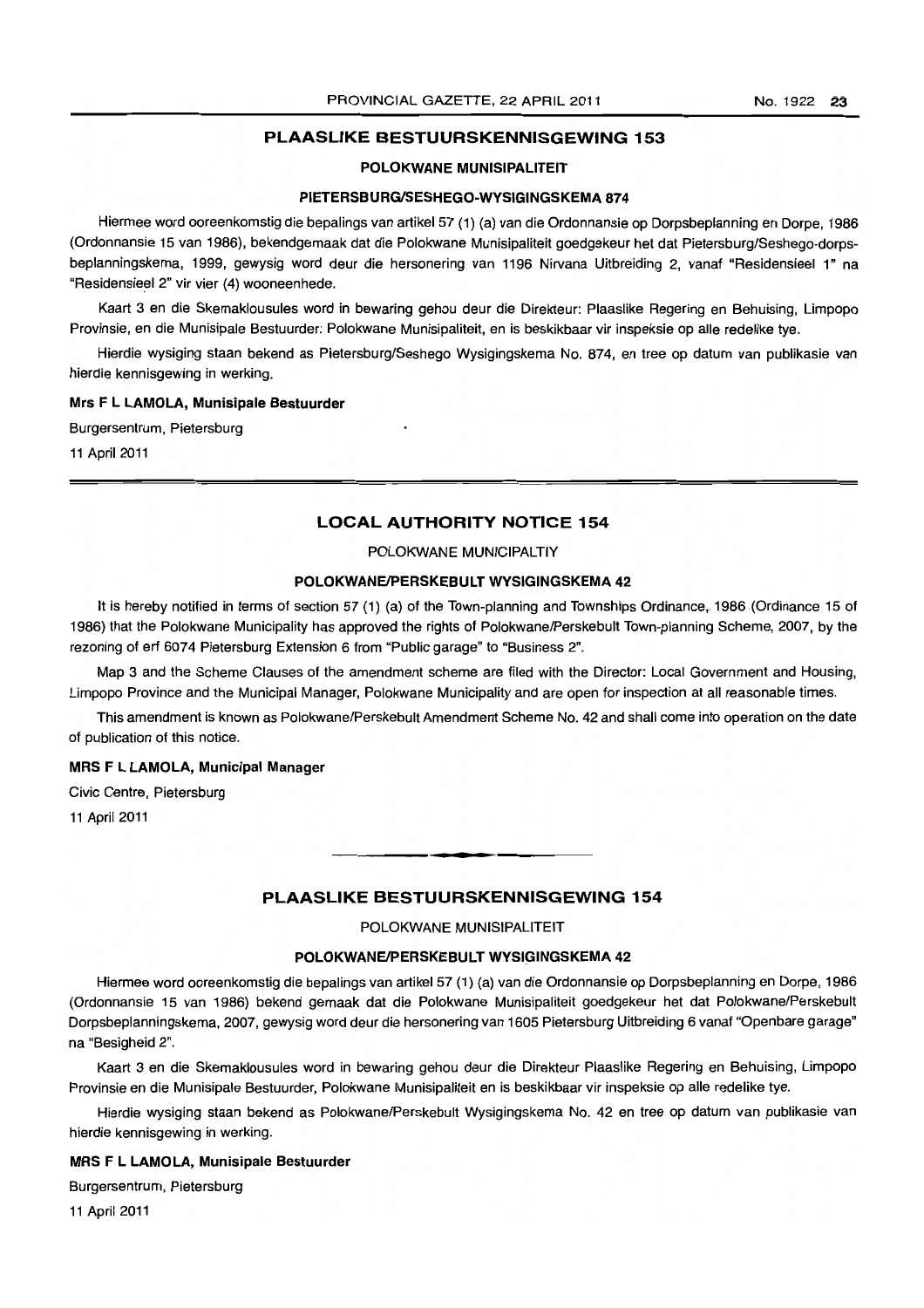#### GREATER TUBATSE MUNICIPALITY

#### TUBATSE AMENDMENT SCHEME 33

It is hereby notify in terms of the provisions of section 57 (1) of the Town-planning and Townships Ordinance, 1986 (Ordinance 15 of 1986), that the Greater Tubatse Municipality has approved the amendment of the Tubatse Land Use Management Scheme, 2006, by the rezoning of Erf 187, Burgersfort Extension 5, from "Residential 1" to "Residential 3", subject to certain restrictive conditions.

Map 3 and the scheme clauses of the amendment scheme will be open for inspection during normal office hours at the office of the Chief Town Planner: 1 Kastania Steet, Burgersfort, and the Municipal Manager of the Greater Tubatse Municipality.

This amendment scheme is known as Tubatse Amendment Scheme 33, and shall come into operation on the date of publication of this notice.

#### M.F. MOKOKO (MS.), Act: Municipal Manager

Greater Tubatse Municipality, PO Box 206, Burgersfort, 1150 (Notice No. 33/2011)

Address of agent: Tukumana Development Consultants, PO Box 212, Tembisa, 1632. Fax: 086 545 2037.

### PLAASLIKE BESTUURSKENNISGEWING 155

**• •** 

### GROTER TUBATSE MUNISIPALITEIT

### TUBATSE-WYSIGINGSKEMA 33

Hiermee word ingevolge die bepalings van artikel 57 (1) van die Ordonnansie op Dorpsbeplanning en Dorpe, 1986 (Ordonnansie 15 van 1986), bekendgemaak dat die Groter Tubatse Munisipaliteit die wysiging van die Tubatseaanlegbeplanningskema, 2006, goedgekeur het deur die hersonering van Erf 187, Burgersfort Uitbreiding 5, van "Residensieel 1" na "Residensieel 3", onderworpe aan sekere voowaardes.

Kaart 3 en die skemaklousules van hierdie wysigingskema word deur die Hoof Stadsbeplanner, Kastaniastraat, Burgersfort, en die Munisipale Bestuurder van die Groter Tubatse Munisipaliteit, Burgersfort, en lê gedurende gewone kantoorure ter insae.

Hierdie wysiging staan bekend as Groter Tubatse-wysigingskema 33, en tree op datum van publikasie van hierdie kennisgewing in werking.

#### M.F. MOKOKO (Ms.) Wnd. Munisipale Bestuurder

Groter Tubatse Munisipaliteit, Posbus 206, Burgersfort, 1150

(Kennisgewing No. 33/2011)

Adres van agent: Tukumana Development Consultants, Posbus 212, Tembisa, 1632. Faks: 086 545 2037.

22-29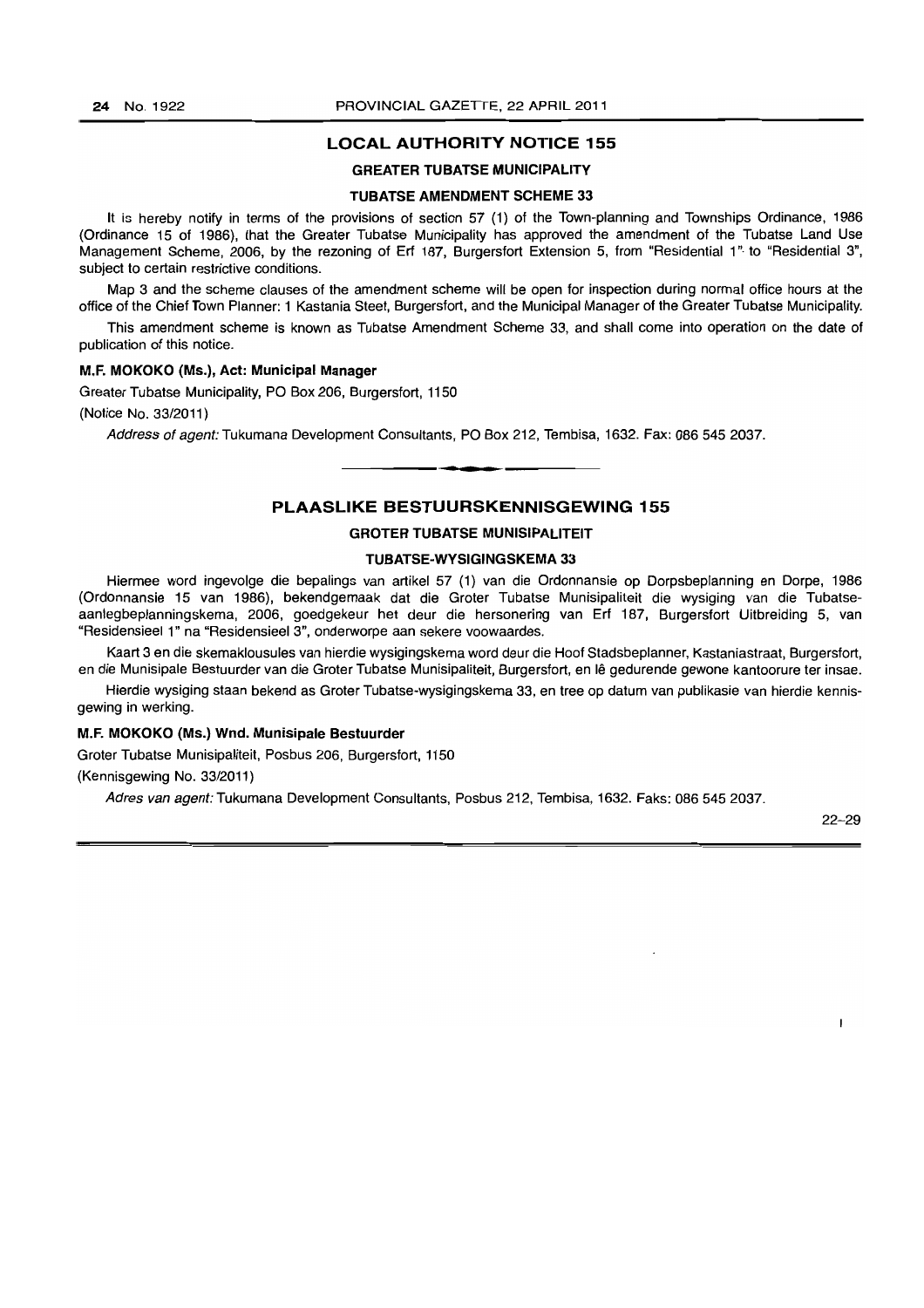### GREATER TUBATSE MUNICIPALITY

#### TUBATSE AMENDMENT SCHEME 38/2006

The Greater Tubatse Municipality hereby in terms of the provisions of Section 125 (1) of the Town Planning and Townships Ordinance, 1986 declares that it has approved an amendment scheme being an amendment of the Tubatse Land Use Management Scheme, 2006, comprising the same land as included in the Township of Burgersfort Extension 41.

Map 3 and the Scheme Clauses of the amendment scheme are filed with the Chief Town Planner: Greater Tubatse Municipality, and are open for inspection at all reasonable times.

The amendment is known as Tubatse Amendment Scheme No. 38/2006 and shall come into operation on the date of publication of this notice.

M.F. MOKOKO, Acting Municipal Manager Greater Tubatse Municipality

 $\ddot{\phantom{0}}$ 

### LOCAL AUTHORITV NOTICE 157

### GREATER TUBATSE MUNICIPALITY

#### DECLARATION AS AN APPROVED TOWNSHIP:

### BURGERSFORT EXTENSION 41

In terms of Section 103 (1) of the Town Planning and Townships Ordinance, 1986 (Ordinance 15 of 1986), the Greater Tubatse Municipality, hereby declares Burgersfort Extension 41 to be an approved township, subject to the conditions as set out in the Schedule hereto.

### **SCHEDULE**

STATEMENT OF THE CONDITIONS UNDER WHICH THE APPLICATION MADE BY AFGRI OPERATIONS LIMITED [REG. NO. 199500587206] UNDER THE PROVISIONS OF CHAPTER III OF THE TOWN PLANNING AND TOWNSHIPS ORDINANCE, 1986 (ORDINANCE 15 OF 1986), FOR PERMISSION TO ESTABLISH A TOWNSHIP ON PORTION 85 (PORTION OF PORTION 11) OF THE FARM LEEUWVALLEI 297, REGISTRATION DIVISION K.T., LIMPOPO, HAS BEEN GRANTED

- 1. CONDITIONS OF ESTABLISHMENT
	- (1) NAME The name of the township shall be Burgersfort Extension 41.
	- (2) LAYOUT/DESIGN The township shall consist of erven and streets as indicated on General Plan SG No. 1771/2009.
	- (3) DISPOSAL OF EXISTING CONDITIONS OF TITLE "All erven shall be made subject to existing conditions and servitude's, but excluding the 5,00 metre wide water pipeline servitude; Vide diagram SG No 14/2001; Deed of Servitude No. K1051/2011S. This servitude effects Erf 8349 and part of the 13,00 metre wide Street, as indicated on the General Plan of Burgersfort Extension 41, SG No 1771/2009.
- 2. CONDITIONS TO BE COMPLIED WITH BEFORE ERVEN IN THE TOWNSHIP BECOMES REGISTRABLE
	- {1} INSTALLATION OF SERVICES
		- (a) The local authority shall install and provide external engineering services for the township, excluding electricity.
		- (b) The applicant shall, in the absence of a Services Agreement for this township, install and provide internal engineering services in the township, consistent as provided for in an Engineering Services Report compiled by a Professional Engineer for this purpose to be approved by the local authority.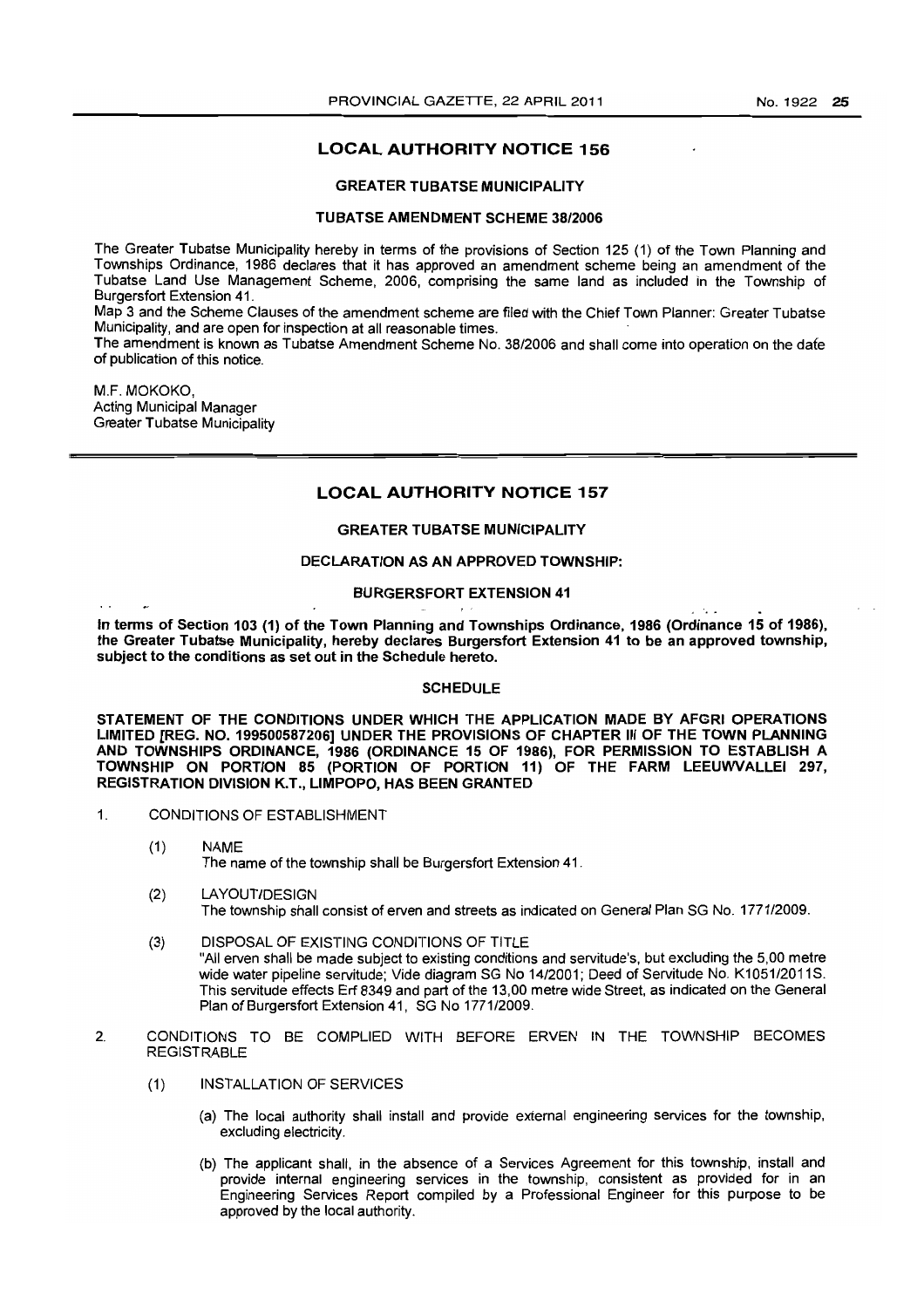### 3. CONDITIONS OF TITLE

The erven mentioned hereunder shall be subject to the conditions as indicated, imposed by the Greater Tubatse Municipality as authorised local authority in terms of the provisions of the Town Planning and Townships Ordinance, 1986 (Ordinance 15 of 1986).

- (1) ALL ERVEN
	- (a) The ert is subject to a servitude, 2 m wide, in favour of the local authority for sewage and other municipal purposes along any two boundaries other than a street boundary and in the case of a panhandle ert, an additional servitude for municipal purposes 2 m wide across the access portion of the ert, if and when required by the local authority: Provided that the local authority may dispense with any such servitude.
	- (b) No building or other structure shall be erected within the aforesaid servitude area and no large-rooted trees shall be planted within the area of such servitude or 2 m thereof.
	- (c) The local authority shall be entitled to deposit temporarily on the land adjoining the aforesaid servitude such material as may be excavated by it during the course of the construction, maintenance or removal of such sewage mains and other works as it in its discretion may deem necessary and shall further be entitled to reasonable access to the said land for the aforesaid purpose subject to any damage done during the process of the construction, maintenance or removal of such sewage mains and other works being made good by the local authority.
	- (d) The ert is situated in an area with soil conditions which may affect buildings and structures detrimentally and result in damage. Building plans submitted to the local authority shall indicate measures in accordance with recommendations contained in the engineeringgeological report compiled for the townShip, to limit possible damage to the buildings and structures as a result of the unfavourable foundation conditions, unless proof is submitted to the local authority that such measures are unnecessary or the same purpose can be achieved by alternative measures.

M.F. MOKOKO, Acting Municipal Manager Greater Tubatse Municipality